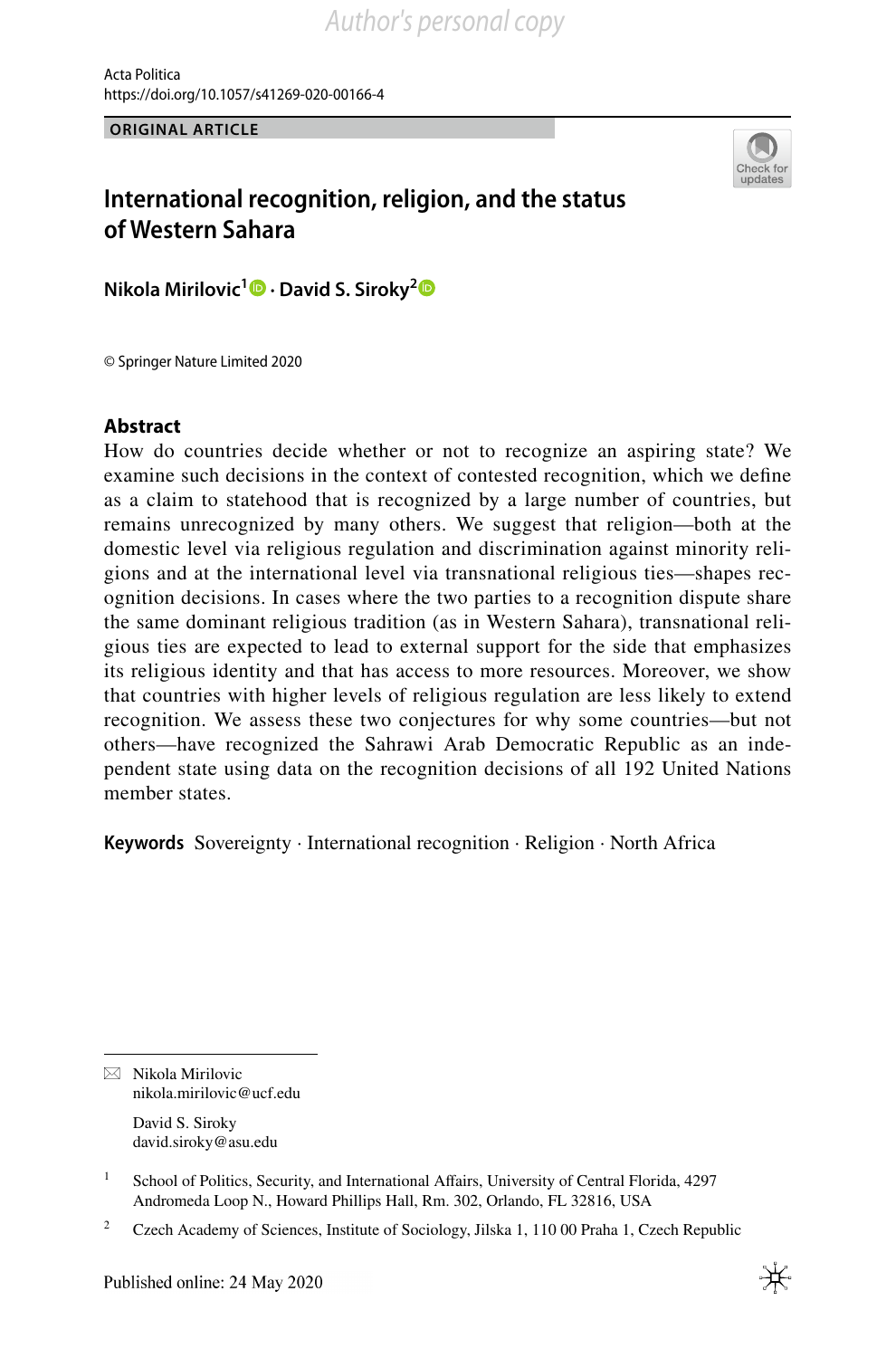# **Introduction**

International recognition is key to claims of sovereignty (Krasner [1999](#page-17-0)). Even though such recognition is a constitutive element of being a state, the empirical question of why countries decide to extend or to withhold recognition has seldom been studied systematically.<sup>[1](#page-1-0)</sup> While many aspiring states become universally recognized (e.g., South Sudan, East Timor), or remain universally unrecognized (e.g., Somaliland, Bangsamoro Republik), there is an important subset of cases (e.g., Palestine, Kosovo) in which recognition is actively contested; among the international "club of established states", there is both a large number of states that have extended recognition to the aspiring state, but also many that have withheld recognition.<sup>[2](#page-1-1)</sup>

Most empirical research on international recognition (e.g., Coggins [2011](#page-16-0), [2014](#page-18-0)) has tended to focus on the recognition decisions of great powers. This research has generated many insights, which can be built upon by studying the recognition decisions of all states—large and small. This extension matters for several reasons. First, aspiring states need support from many countries—not just the major powers—in order to join key international institutions. For example, the procedure for joining the United Nations involves securing the approval of two-thirds of the General Assembly. $3$  Second, recognition facilitates the building of economic and other ties between potential partners, since trade with (and investment in) an entity that lacks international recognition often carries much greater risks than these same activities with countries that are internationally recognized. Englebert and Hummel [\(2005](#page-16-1)) argue that internationally recognized sovereignty and the associated material returns are particularly valuable in Africa. Moreover, the absence of recognition is highly conducive to confict. Florea [\(2014](#page-16-2)) argues that the emergence and presence of "de facto states" is associated with a higher overall likelihood of civil war onset. For these reasons, aspiring states dedicate considerable time and resources to increase the number of countries that recognize them (e.g., Rich [2009\)](#page-17-1). At the same time, states that would lose territory to the aspiring state often work hard to minimize the number of recognitions (Ker-Lindsay [2012](#page-17-2)).

While we focus on cases of partial recognition, important works in the literature have examined unrecognized states and argued that we should think of sovereignty in terms of degrees rather than absolutes. Pegg ([1998\)](#page-17-3) and Kolsto [\(2006](#page-17-4)) emphasize the conceptual distinction between failed and quasi states. According to Kolsto ([2006\)](#page-17-4), states in name only (recognized but unable to efectively govern) should be referred to as "failed states", whereas unrecognized states should be referred to as "quasi states", which are generally characterized by weak economies and are dependent on an external patron. Pegg ([1998,](#page-17-3) p. 251) points out that de facto states

<span id="page-1-0"></span><sup>&</sup>lt;sup>1</sup> Coggins [\(2011](#page-16-0)) is an exception that we discuss in more detail below.

<span id="page-1-1"></span> $2$  There is another subset of states with minimal recognition, often by one or a few states (e.g., Abkhazia, Nagorno-Karabakh, South Ossetia, Northern Cyprus), which provide a set of cases that are amenable to qualitative analysis but not statistical methods.

<span id="page-1-2"></span><sup>&</sup>lt;sup>3</sup> General Assembly of the United Nations, Rules of Procedure, XIV. Admission of New Members to the United Nations. Available at: [https://www.un.org/en/ga/about/ropga/adms.shtml.](https://www.un.org/en/ga/about/ropga/adms.shtml) Last accessed: June 5, 2019.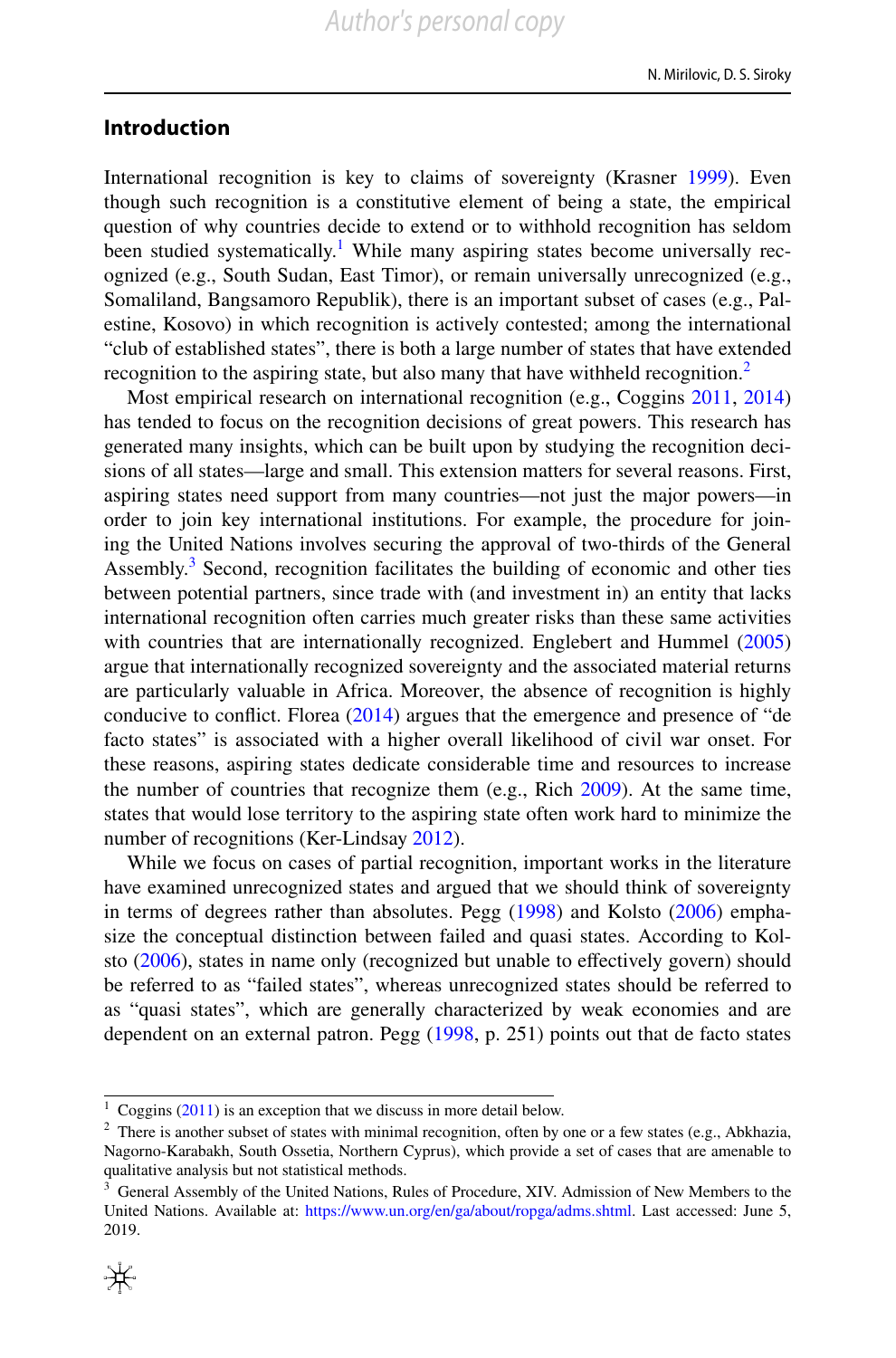can survive for a long time and have a signifcant impact "on global political economy and, especially, on the number of fatalities and refugees produced." Caspersen [\(2012](#page-16-3)) argues that what partly explains the existence of unrecognized states is that the international system emphasizes the principle of territorial integrity. She points out that unrecognized states are shaped by four central factors: military victory, precarious existence, external dependence, and continuing attempts to legitimize the entity, both internally and externally (Caspersen [2012](#page-16-3) p. 32). Berg and Kuusk [\(2010](#page-16-4)) advance an empirical approach to the study of sovereignty and operationalize it as a relative concept according to which there are degrees of international recognition.

McCauley and Posner ([2015\)](#page-17-5) point out that social scientists have emphasized the arbitrary nature of African borders and used those borders as a source of natural experiments in their research designs. Meanwhile, debates about the role of vulnerability and ethnic ties in explaining external involvement in secessionist confict to a signifcant extent originated with work on Africa (e.g., Herbst [1989](#page-17-6); Saideman [1997](#page-17-7)). In addition to its policy signifcance, the question of where borders and border changes come from, in Africa and elsewhere, has important implications for social science theory building (Carter and Goemans [2011](#page-16-5); Siroky and Hale [2017\)](#page-17-8).

In this study, we examine why some countries, but not others, recognize aspiring states. We frst develop the theoretical argument and key alternative explanations. When states have religious ties to both sides of a recognition dispute, we argue that they are more likely to support the established state than the aspiring state in recognition disputes. Moreover, we suggest that countries which extensively regulate religion domestically are less likely to recognize aspiring states. We develop these arguments and then assess them using evidence from the Western Sahara (Sahrawi Arab Democratic Republic (SADR) recognition dispute). We justify the case selection, explain why it is an important case for this international relations question, and provide a brief background on the case. After discussing the results, implications, and limitations of the statistical analysis, we summarize the fndings and discuss directions for future research.

# **Situating the argument in the literature**

Whether or not an aspiring state will succeed in becoming a full member of the international system, much of the literature informs us, is primarily a function of the facts on the ground (see Anonymous  $2002<sup>4</sup>$  $2002<sup>4</sup>$  $2002<sup>4</sup>$  and Coggins  $2011$ , for descriptions and criticisms of this argument). The key question, according to this perspective, is whether the aspiring state or the state that would lose territory to the aspiring state prevails militarily. If the representatives of the aspiring state control the territory that they claim, then they will obtain recognition; but if that territory is controlled by the "parent" state, the aspiring state will remain largely unrecognized.

<span id="page-2-0"></span> $4$  The Anonymous [\(2002](#page-16-6)) article was published anonymously because the author was a serving official of an international organization, in order not to compromise the neutrality of that organization (Anonymous [2002](#page-16-6), p. 247).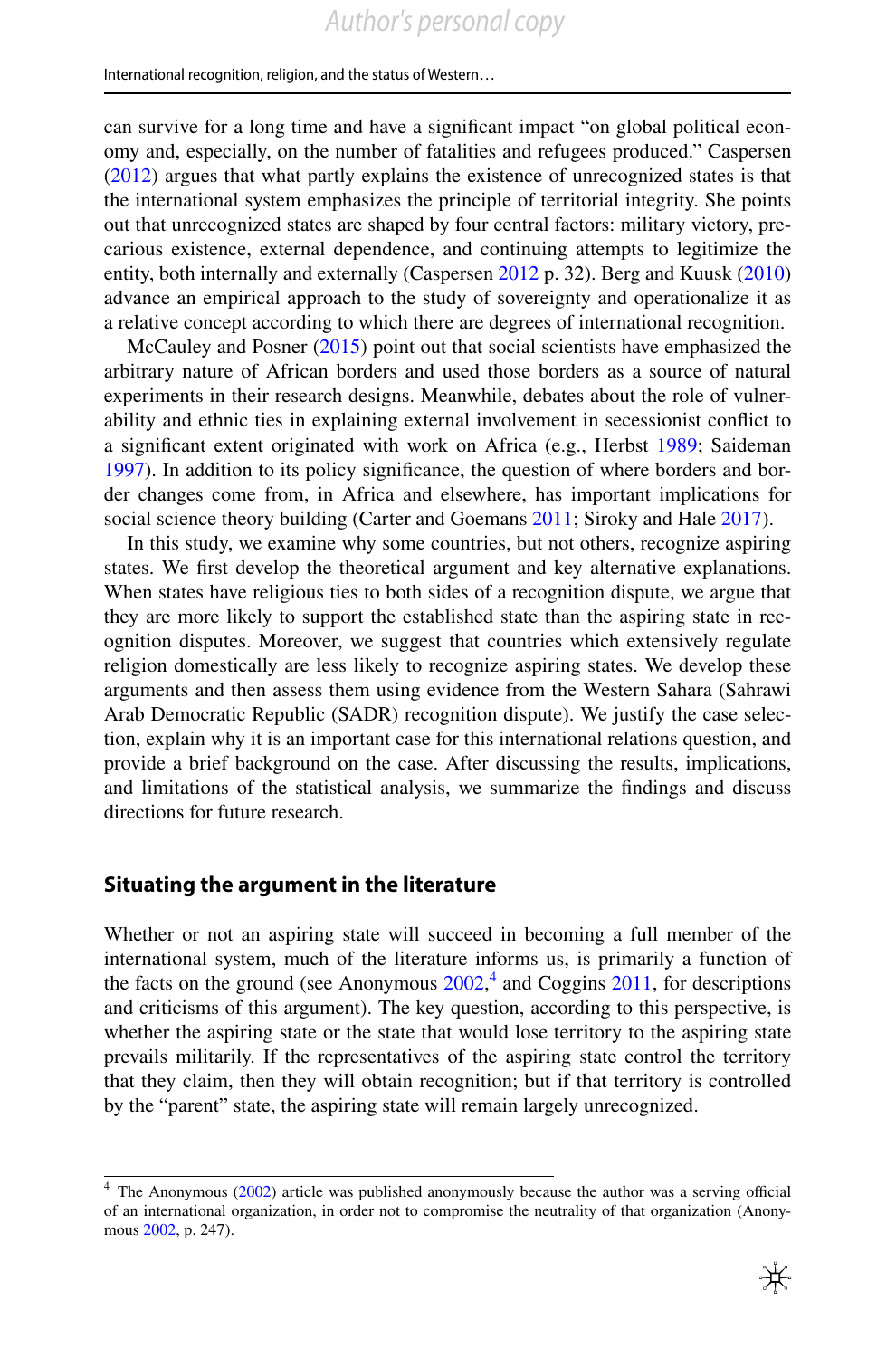Many empirical cases are problematic for the "facts on the ground" perspective. In Somalia, for example, the breakaway region of Somaliland is de facto autonomous and is not controlled by the central government in Mogadishu. Moreover, Somaliland is widely regarded as more politically stable and better governed than the rest of Somalia. Somaliland has been pursuing independence and international recognition, but has not been recognized by any sovereign state. By contrast, the Palestinian Authority does *not* have full control over much of the territory it claims for a future Palestinian state, yet it is recognized by more than 100 countries. As these cases suggest, "facts on the ground" may be important, but they are insufficient to account for international recognition.

Coggins ([2011\)](#page-16-0) carried out the frst systematic study of international recognition decisions by great powers and hypothesized that great powers tend to rapidly converge on whether or not to recognize an aspiring state's claim to sovereignty. The recognition decisions of great powers do not always converge, however. For example, the USA, the United Kingdom, and France recognize Kosovo, but China and Russia still do not after more than 10 years, and the opposite is the case regarding Palestine. Great powers have not recognized Western Sahara, consistent with Coggins ([2011\)](#page-16-0), but many other countries have extended recognition to the Sahrawis, which is consistent with our emphasis on the relevance of the decisions of *all* countries, not just the great powers, to become a member of the club of nations. While we readily acknowledge that great powers often infuence the recognition decisions of some countries, recognition decisions do not automatically follow the lead of great powers.

In addition to great power preferences, liberal scholars have emphasized the role of regime type in international relations. Ozpek ([2014\)](#page-17-9) applies this perspective to the international recognition of "de facto states," but fnds that democracies are *not* more likely to recognize a "de facto" state when it is more democratic than the "parent state."

Some more constructivist scholars have argued that international recognition decisions are shaped by prevailing global norms. Von Hippel ([1995\)](#page-17-10), for instance, suggests that the norm of non-intervention, dating back to the Treaty of Westphalia, has contributed to the duration of many de facto states. Fazal and Grifths [\(2014](#page-16-7)) show that shifts in international norms afect patterns of secessionism globally. Furthermore, economic development could infuence recognition decisions, particularly in cases perceived to involve decolonialization issues, for developing countries may be more likely than developed countries to emphasize the importance of the issue and the international norm of decolonialization.

Finally, the international recognition decisions of countries located in close geographic proximity to the secessionist dispute may difer from those that are geographically distant. For example, Rich [\(2009](#page-17-1)) fnds that distance from Beijing increases the likelihood that a country will recognize Taiwan.

In terms of larger international relations theoretical debates, some international recognition theories are generally consistent with realist ideas (e.g., great power infuence), while others are closer to liberal perspectives (e.g., importance of democracy and/or of international norms). Constructivist arguments provide insight into international recognition. The importance of international recognition in and of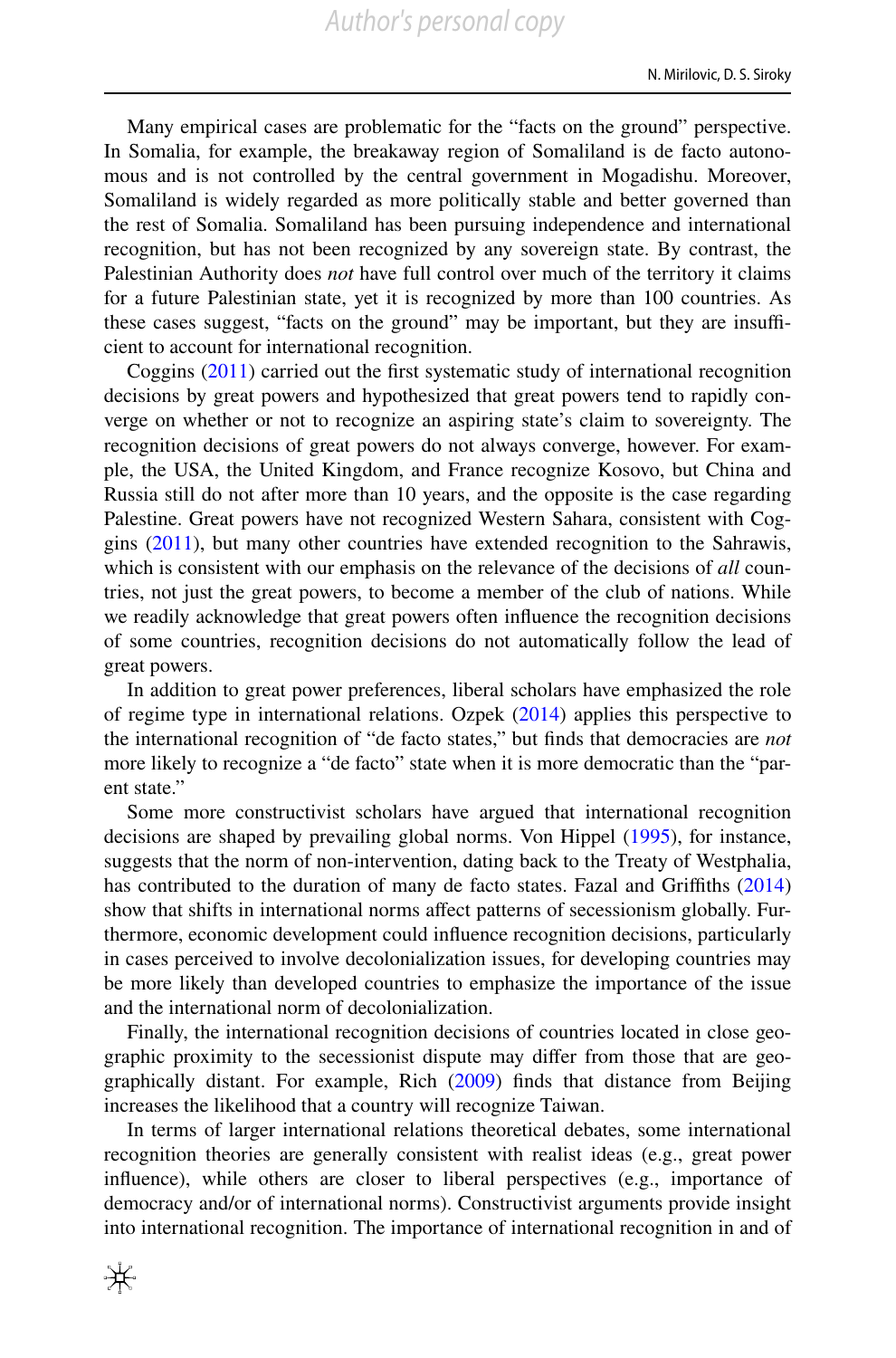itself (and, to some extent, independently of the facts on the ground) may be consistent with the constructivist claim that the international system is "what states make of it" (Wendt [1992\)](#page-17-11). Becoming a state involves being recognized as such by other members of the club. Moreover, our argument emphasizes the importance of shared identity ties, which shapes recognition patterns and decisions, consistent with the constructivist interpretation of international structures and identity (Wendt [1992\)](#page-17-11).

# **The argument**

Although many factors have been proposed to explain variation in international recognition,including military, economic, and political factors, few scholars have taken the role of religion seriously. In recent decades, scholars have brought religion back into the study of comparative politics and international relations (Grzymala Busse [2012](#page-16-8); Warner and Walker [2011](#page-17-12)). There are good reasons to think that religion is more important in politics than many scholars have thus far acknowledged in the literature.<sup>5</sup> Of particular interest for this study, we build on the work of scholars who have examined the sources of governmental regulation of religion and its role in contemporary politics (Grim and Finke [2006,](#page-16-9) [2011\)](#page-16-10). Whereas some countries are relatively open to religious proselytization by members of "non-traditional" religions, other countries regulate religion more tightly, including official and social restrictions on minority or "non-traditional" religious traditions. Contrary to claims about secularization trends, Fox ([2008\)](#page-16-11) argues that religion continues to infuence politics, and that governmental regulation of religion is common in many countries.

Religious regulation also impacts international relations. For example, Henne [\(2012](#page-17-13)) fnds that regulation of religion infuences interstate disputes. We argue that cross-national variation in how regulation of religion is institutionalized in domestic politics shapes international recognition decisions of those countries with regard to aspiring states. Countries that regulate religion extensively do so partly in response to perceived threats to the dominant religious tradition, a challenge posed by distinct cultural minority groups at home. There is evidence that supports this claim. Sarkissian ([2015\)](#page-17-14) argues that governments may target groups they perceive as a threat to national unity with religious repression. Fox  $(2011, p. 8)$  $(2011, p. 8)$  states that religious discrimination against minority religions can "occur in the context of confict between majority and minority groups over issues such as separatism or political participation." Fox ([2004,](#page-16-13) p. 26) also shows that "[e]thnoreligious conficts are more likely to involve issues of self-determination," that ethnoreligious minorities face more discrimination than other minorities, that minorities who express religious grievances are more likely to be discriminated against, and that separatist conficts tend to be more violent when religious grievances are present (Fox [2004](#page-16-13)).

This sense of vulnerability to actual or anticipated challenges from minority religious groups in countries that extensively regulate religion has crucial implications for their international recognition decisions, since it may lead states to seek to keep

<span id="page-4-0"></span> $5$  E.g., see Berkhout and Ruedin ([2017\)](#page-16-14) on religion and politics of immigration.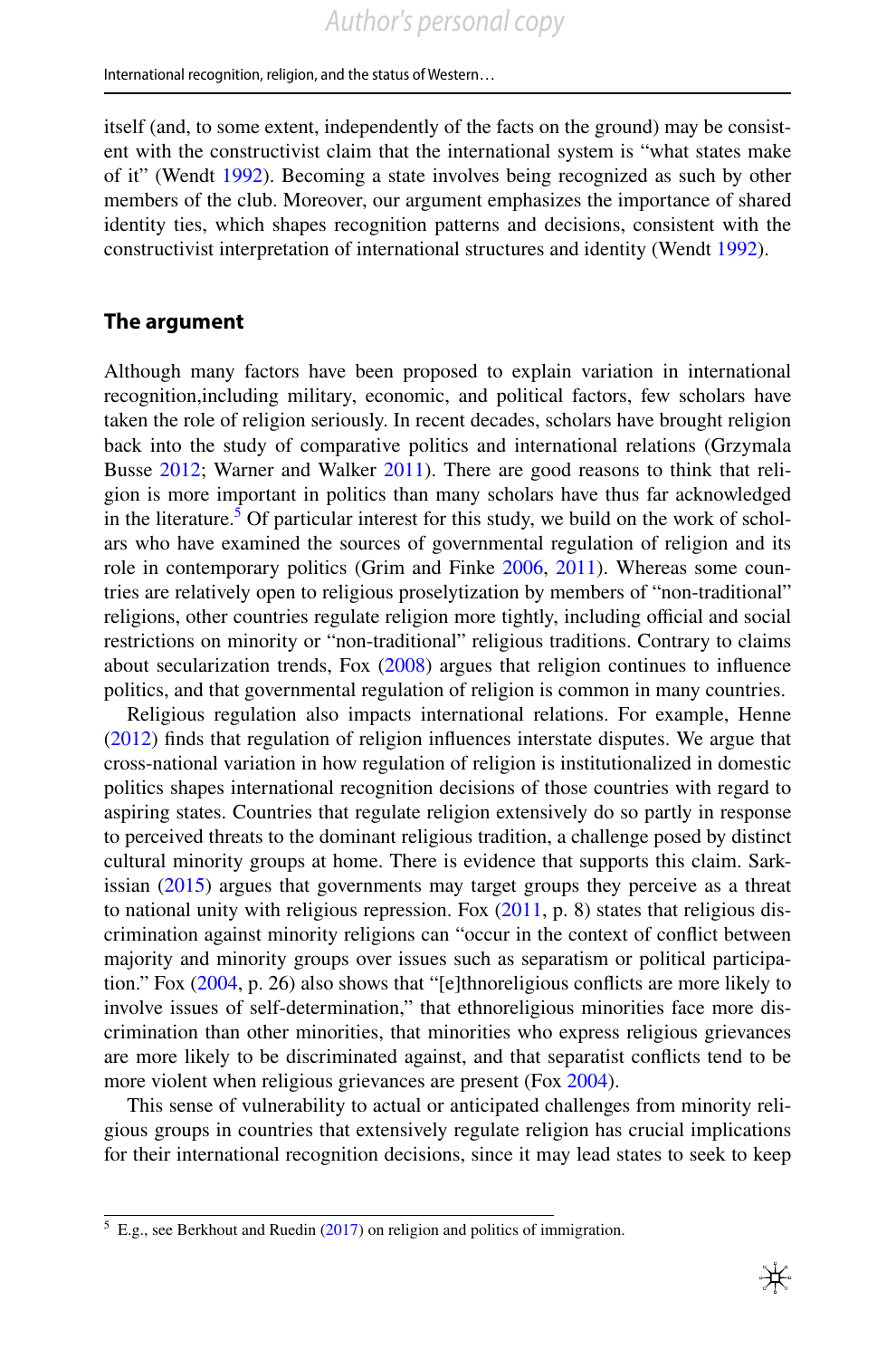a tight lid on the "Pandora's box" of any proposed minority accommodation (Bustikova [2020](#page-16-15)). One reason for this behavior is that countries that extensively regulate religion may view the advent of new states as setting a precedent that could undermine stability at home by encouraging domestic religious minority groups to seek greater autonomy. As a result, we should expect countries that heavily regulate religion to be much more reluctant to extend recognition to aspiring states, all else equal. Whereas arms transfers and other forms of support to insurgents are often clandestine, recognition decisions are public and therefore highly visible. Financial support for insurgents can be discontinued, but international recognition is harder to revoke. For these reasons, states are likely to seriously consider the precedent they are setting and the message they are sending to domestic minority groups with their recognition decisions.

It is important to note that the way we conceptualize vulnerability to religious minorities here is related to, but distinct from, the presence of an active ethnic secessionist movement, which we consider separately below. While ethnic and religious secessionist claims can and sometimes do overlap, they are analytically distinct phe-nomena.<sup>6</sup> For example, Fox ([2004\)](#page-16-13) distinguishes between ethnic and ethnoreligious confict, and fnds that ethnoreligious confict accounts for less than half (about 39%) of the cases of ethnic confict. Second, religious regulation is not only a response to active and mobilized secessionist claims, but also to ones that the state or the dominant religious groups perceived as potentially threatening in the future, despite the absence of current mobilization. This leads to our frst of two hypotheses:

<span id="page-5-1"></span>**Hypothesis 1** Countries that extensively regulate religion are less likely to recognize aspiring states than countries that regulate religion less.

In addition to the infuence of religion at home, we propose that religion may also infuence recognition decisions via transnational religious ties. Fox et al. [\(2009](#page-16-16)) argue that states tend to intervene in ethnic conficts on the side of their co-religionists. They further argue that this tendency is particularly pronounced for Islamic states, which today mostly intervene on behalf of Muslim minorities. Transnational religious ties may infuence foreign policy decisions for at least three reasons. First, religion may shape policymakers' worldviews (Fox and Sandler [2004](#page-16-17)) leading them to view co-religionists abroad sympathetically. Second, Horowitz ([2001\)](#page-17-15) argues that ethnic ties matter to an important extent for psychological (more than economic) reasons, and a similar characterization could apply with equal force to shared religious ties. Third, Saideman [\(1997](#page-17-7)) argues that ethnic ties matter transnationally because the public sympathizes with co-ethnics abroad while elites, for domestic political reasons, seek to adopt foreign policy positions popular with the public. We conjecture that a similar dynamic may pertain to transnational religious ties.

Although states may be more likely to intervene on behalf of their co-religionists engaged in confict with a state or a group where the majority belongs to a diferent

<span id="page-5-0"></span> $6\text{ The correlation in our data between these two predictors is less than 0.30.}$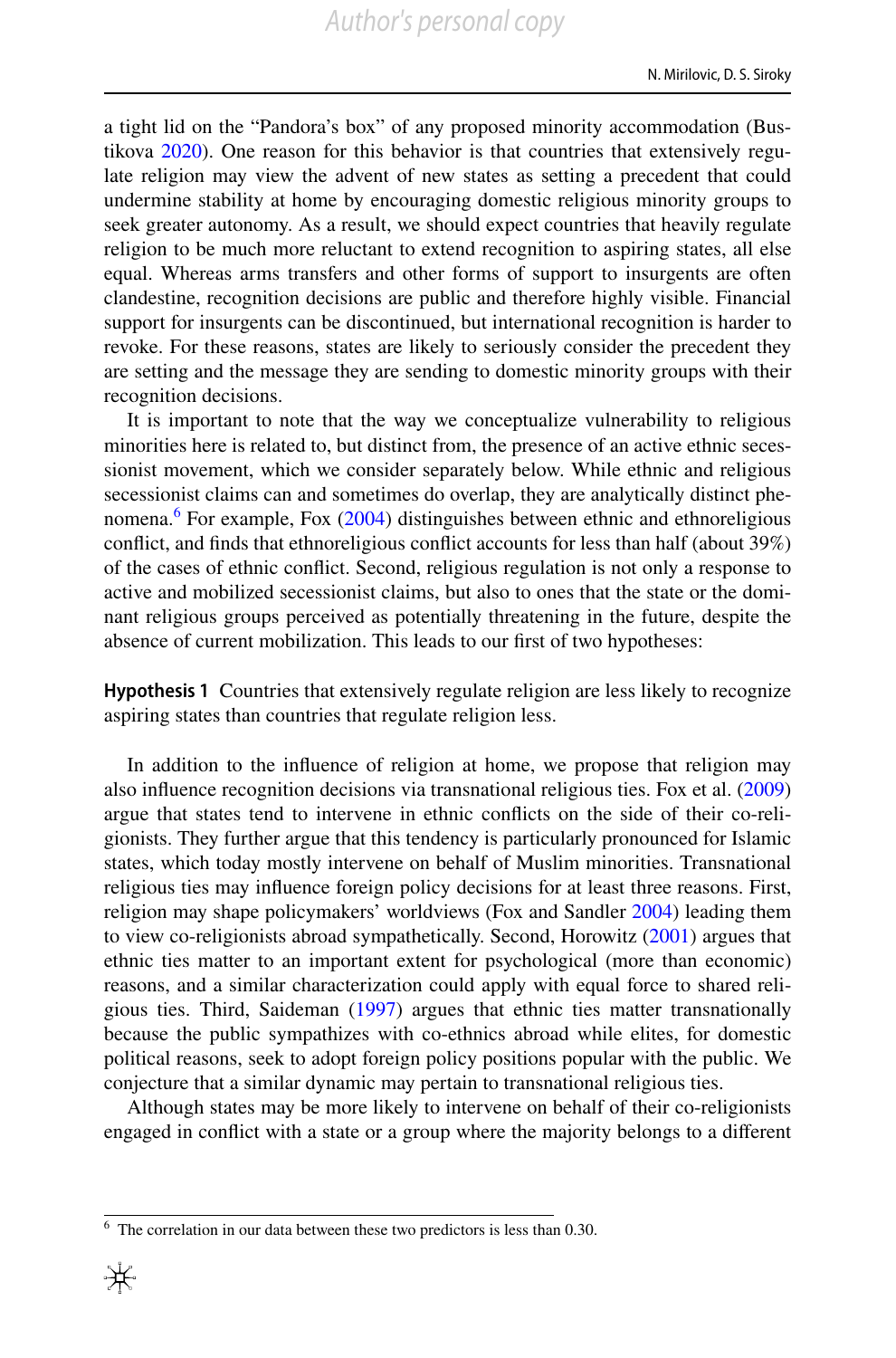religious tradition, there is also a need to evaluate these expectations in conficts involving two groups belonging to the *same* religious tradition. One might expect transnational religious ties to have "no efect", for example, on the likelihood that a majority Muslim country would disproportionately support one or the other side in a dispute between a Muslim state and Muslim secessionist group.<sup>[7](#page-6-0)</sup> However, we do not share this expectation because we argue that the efect of transnational religious ties is infuenced by whether or not the leaders of the aspiring and the established state choose to emphasize their religious identity. This insight builds on the work of Isani and Silverman ([2016\)](#page-17-16) who argue that the foreign policy views are infuenced by how religion and politics are contextually framed. In particular, they claim that the views of Americans toward actors within the Syrian civil war are infuenced by whether or not those actors engage in Islamic rhetoric, are labeled as "Islamist", and seek to adopt Shari'a law (with the latter effect being the strongest).

More generally, foreign policy views may be infuenced not only by the religious affiliations of foreign actors, but by whether or not those foreign actors emphasize those religious identities or are perceived to do so. Crucial is that the state has more means at its disposal to utilize transnational religious ties to project infuence abroad. In cases where the established state and the aspiring state share the same predominant religious tradition, the recognition decisions of other states that also share the same predominant religious tradition will be driven by two factors: (1) whether or not the parties in the recognition dispute emphasize their religious identity and actively seek to rely on religious mechanisms in support of their position and (2) the relative extent of resources the two parties can use to exercise infuence abroad. Furthermore, we argue that most states—including majority Muslim states—are oriented toward the status quo of existing borders (Maoz [1989](#page-17-17)).

Transnational religious afnities are not a constant or deterministic causal force. Actors choose whether or not to mobilize such ties, and the extent to which they succeed may partly be a function of their capabilities and access to resources. Arguments emphasizing transnational religious afnities share some similarity with claims that transnational ethnic ties are important in explaining civil war outcomes (Saideman [1997](#page-17-7)). We expect that religious afnities play a key role in explaining recognition decisions. As argued above, pursuing international recognition ultimately requires building a large coalition involving most of world's countries. By contrast, an insurgent group may be able to survive with the support of one country (perhaps a country where the co-ethnics of the insurgents are the dominant group) that is willing to provide it shelter.

Religion tends to be a much broader category than ethnicity, and therefore coalitions built on transnational religious ties are potentially considerably larger than those built on transnational ethnic ties. Saideman  $(2001, p. 27)$  $(2001, p. 27)$  $(2001, p. 27)$  points out that

<span id="page-6-0"></span><sup>7</sup> Saideman ([1997,](#page-17-7) p. 728) hypothesizes that "[s]tates will be neutral or ambivalent toward those conficts where decision makers' supporters have ties to both sides" with regard to ethnic ties in international relations. One could extend this to religion, and suggest that countries with shared religious ties to both the incumbent state and the aspiring state would remain neutral, which would most likely result in nonrecognition, the default position.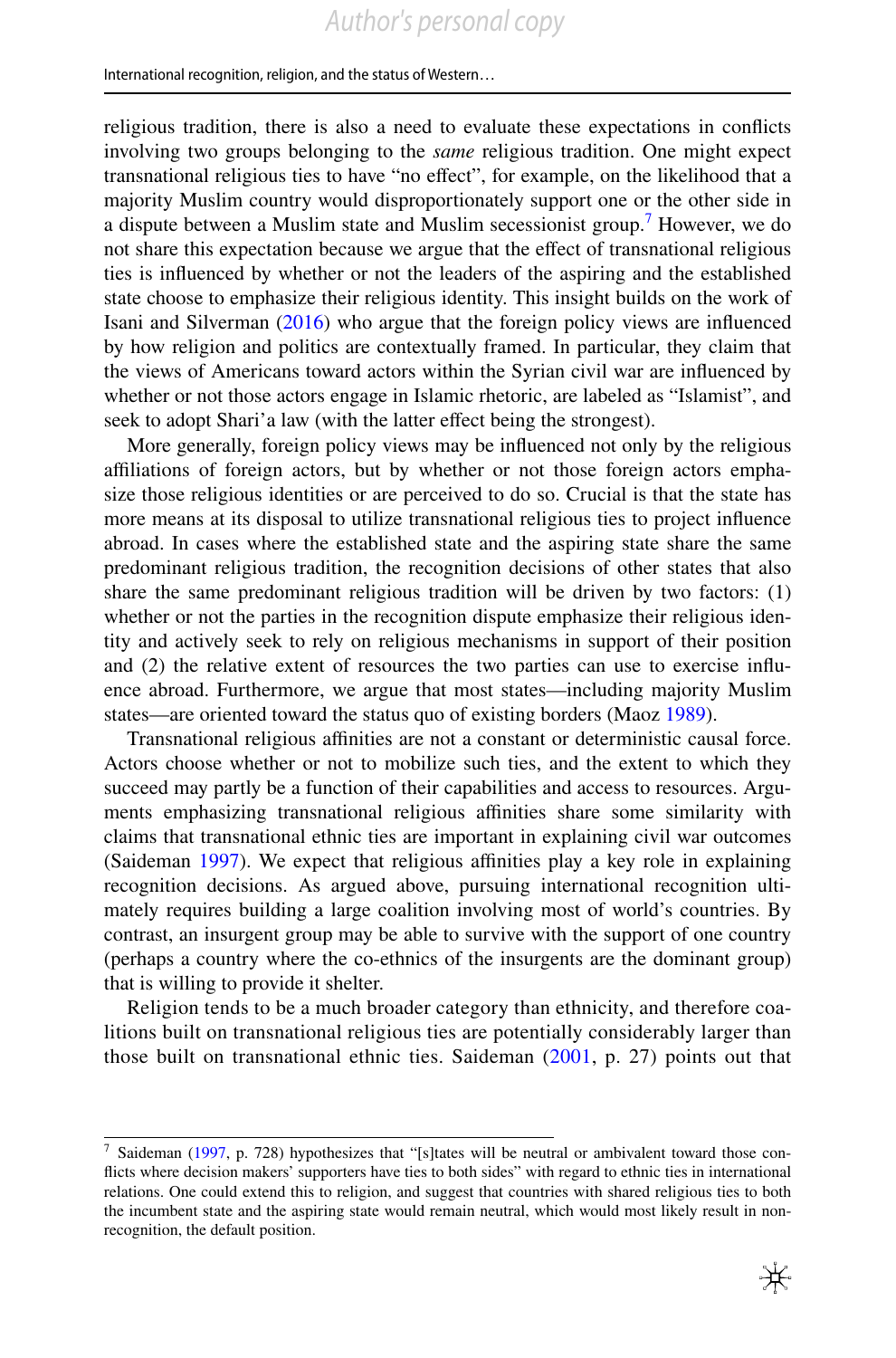leaders of secessionist movements may prefer to emphasize broader identities, such as religious ones, rather than narrower ones, such as language or kinship, in order to maximize international support. The state that would lose territory to an aspiring state would face similar incentives in seeking to maximize international support against recognition. This leads to our second hypothesis:

**Hypothesis 2** Countries that share a religion with both the parent and the aspiring state are less likely to recognize the aspiring state than countries without such religious ties.

Before describing the data and methods to operationalize and assess these hypotheses, we frst provide some brief background on the recognition dispute over the status of Western Sahara that is relevant to understanding the context in which other countries are making their recognition decisions.

# **Western Sahara**

₩

There are several key reasons to focus on Western Sahara. The frst and arguably most crucial from our perspective is that this is a case of contested recognition where there is no clear religious affiliation cleavage between the two key parties (both being predominantly Muslim). This stands in contrast with other prominent contested recognition cases, where there is a salient religious cleavage (e.g., Israeli-Palestinian and Kosovo conficts). Studying cases where other countries have ties to both sides of a recognition dispute matters for theory building. This can be done when studying Western Sahara, but not when studying some other contested recognition cases.

Religion is also a crucial distinction in the case of Western Sahara because of the diferent approaches that Rabat and Polisario have taken to religion and politics. Majority Muslim countries, for example, should be more likely to support a Muslim state than a Muslim aspiring state or secessionist group. Needless to say, the state has more means at its disposal to use transnational religious ties to project infuence abroad. Wainscott ([2014\)](#page-17-19) argues that Morocco has sought the role of the regional religious leader (e.g., by providing religious training for Malian imams in Morocco), partly in order to build support abroad for its position on Western Sahara. In 2015, Morocco inaugurated the Mohammad VI Institute for the Training of Imams, Morchidines and Morchidates, which ofers religious training to students from abroad, including many from other African countries (Morocco World News [2015](#page-17-20)).

By contrast, Polisario has not emphasized religion. According to Zunes [\(1987,](#page-18-1) p. 38), the movement "espouses a kind of indigenous socialism." Zunes ([1987](#page-18-1), p. 34) characterizes Polisario as pragmatic and relatively non-ideological. According to Polisario commander Brahim Bedileh (Bhatia [2001,](#page-16-18) p. 298): "All of these years, we have always avoided the temptation to fall (or to be closer) to closed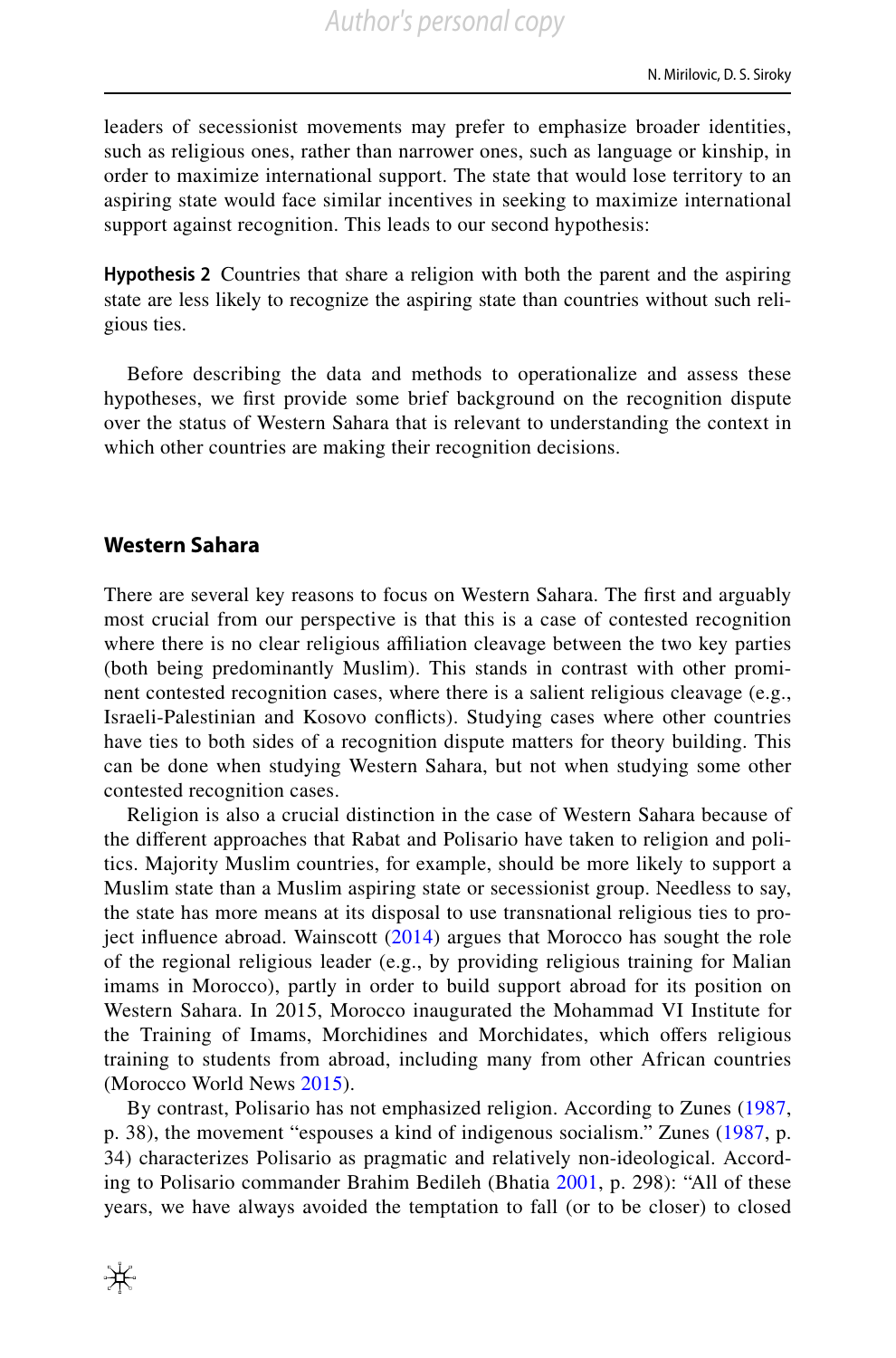systems, whether in terms of communism or Islam. Our main ideology is to make our country free, and to achieve our self-determination." Meanwhile, Morocco has sought to portray the Polisario as "both communist and Islamic extremist" (de Orellana [2015,](#page-16-19) p. 488).

Majority Muslim states may also seek to avoid political fragmentation in the Muslim world. For these reasons, majority Muslim states may tend to side with other majority Muslim states, especially when their challengers are non-Muslims, but also when the challengers are primarily Muslims. An example of such a preference for the status quo is the extensive support that Saudi Arabia has ofered to Morocco (Zoubir [1990](#page-18-0), p. 228). The Saudis also viewed Morocco as a counterweight to the spread of radical ideas from Algeria and Libya (von Hippel [1995](#page-17-10), pp. 78–79). Another possibility is that afnity between conservative monarchies could account for the ties between Riyadh and Rabat. Polisario lacks the resources that Morocco as an established state has to promote its interests abroad.

Moreover, given the importance of "facts of the ground" arguments for recognition and secession in general, the case of Western Sahara is curious, since most of SADR's claimed territory is controlled by Morocco (Zoubir [1990,](#page-18-0) p. 226), yet a fairly large number of states still recognize SADR's claim to sovereignty. Furthermore, it is an important case from the viewpoint of regime type arguments. According to Freedom House data ([2014\)](#page-16-20), Morocco is "partly free," whereas SADR is "not free," which implies that democracies should be reluctant to recognize the Sahrawis and Polisario. However, the Freedom House score for Western Sahara incorporates criticism of Moroccan authorities in Western Sahara as well as criticism of Polisario's governance in the Sahrawi refugee camps in Algeria.<sup>8</sup> Nonetheless, since neither party to the dispute is remarkably democratic, one might argue that democracies will withhold recognition from SADR not because it is less democratic, but rather because neither the incumbent state (Morocco) nor the aspiring state (SADR) is democratic. It is also a relevant case to assess whether cases of decolonization elicit more sympathy from developing countries, since many perceive the Western Sahara dispute as a decolonialization issue.

The current dispute over Western Sahara dates back to 1975, when Spain began to decolonize its possessions in the region (Zunes and Mundy [2010\)](#page-18-2). Morocco and Mauritania both claimed Western Sahara. Meanwhile, Polisario, an organization representing the inhabitants of the area—known as the Sahrawis (a group of mixed Arab-Berber descent)—pursued an independent state, the Sahrawi Arab Democratic Republic (SADR). The Sahrawis defeated the Mauritanian forces, and Mauritania withdrew and retracted its claim to the area. However, Moroccan forces eventually established control over most of Western Sahara, leading many Sahrawis and some of the Polisario leadership to seek refuge in neighboring Algeria (Mundy [2006,](#page-17-21) San Martin [2004\)](#page-17-22). Nearly half of the indigenous population of Western Sahara has resided in Sahrawi refugee camps in Algeria since 1976 (Mundy [2007,](#page-17-23) p. 275).

Rabat argues that the Moroccan kingdom has a historical claim to the area that predates European colonization and views the dispute over Western Sahara's status

<span id="page-8-0"></span><sup>8</sup> Available at: [https://freedomhouse.org/report/freedom-world/2014/western-sahara#.Vbu0xvnlw4I.](https://freedomhouse.org/report/freedom-world/2014/western-sahara#.Vbu0xvnlw4I)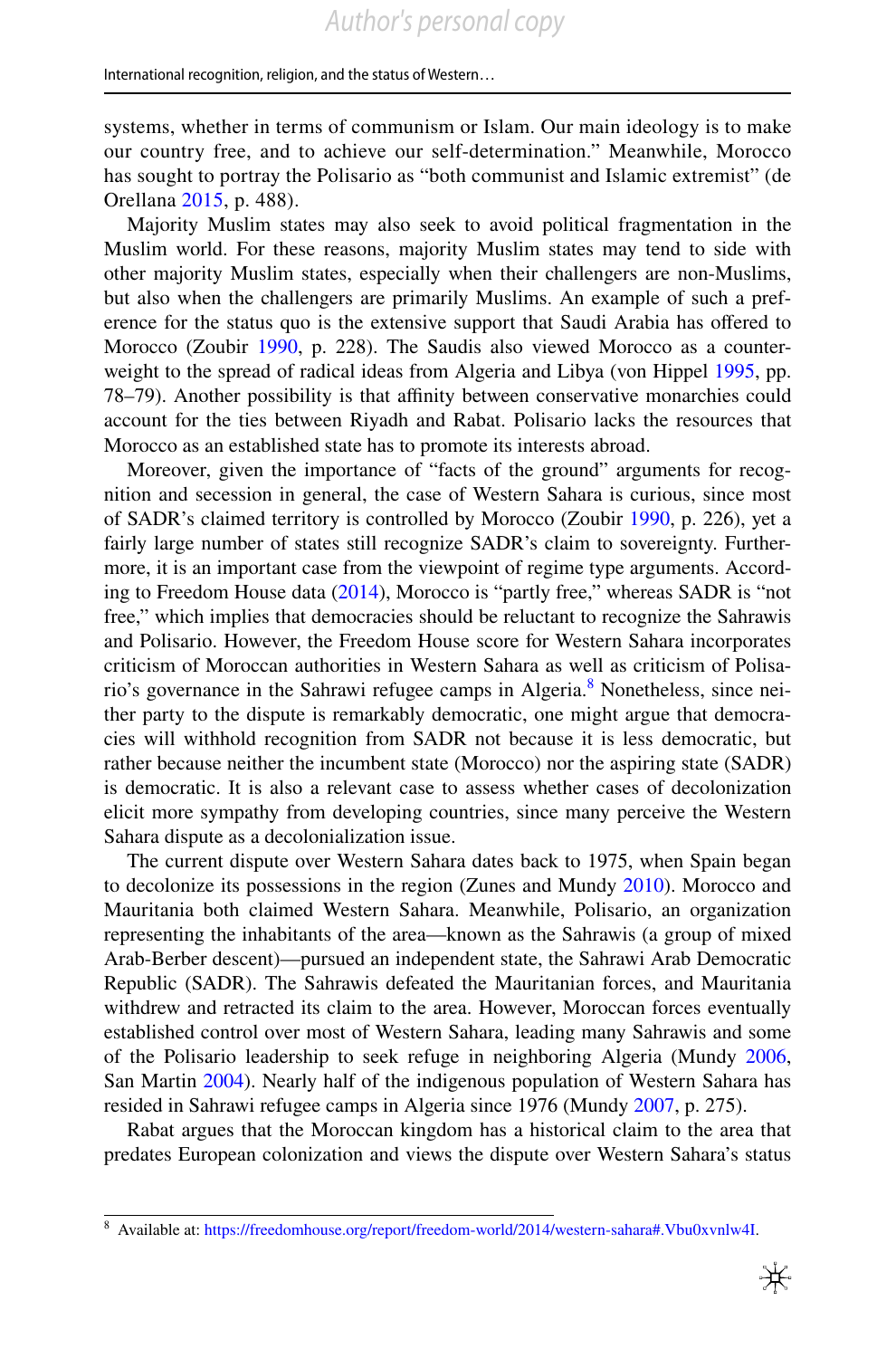as a matter of attempted secession (Zoubir [1990,](#page-18-0) p. 226). Many Moroccans view the Sahrawis as a sub-set of the Moroccan nation and not as a distinct nation entitled to its own country (Mundy [2007,](#page-17-23) p. 278). Historically and currently, Rabat has diplomatic and military support from the United States and from France (Pazzanita [1994](#page-17-24)), as well as from most countries in the Middle East (Zunes and Mundy [2010\)](#page-18-2). The United States declared Morocco a major non-NATO ally in 2004 (Zunes and Mundy [2010](#page-18-2)).

By contrast, Polisario views the dispute as a matter of decolonization and resist-ance to foreign occupation (Zoubir [1990,](#page-18-0) p. 239; Zunes and Mundy [2010](#page-18-2)). Polisario has received strongest support from Algeria, where many Polisario fghters and supporters have sought refuge. The dispute over Western Sahara has been a source of signifcant tension in Morocco's relationship with Algeria (Zoubir [1990](#page-18-0)). Tension in the relations between Rabat and Algiers over Western Sahara stymied efforts to revive the Arab Maghrib Union (UMA) (Zunes and Mundy [2010](#page-18-2)). African regional integration efforts have also been hindered. In response to the decision by the African Union to admit SADR as a member, Morocco left the African Union (Pazzanita [1994](#page-17-24); von Hippel [1995](#page-17-10)). SADR has also maintained strong ties with the post-apartheid leadership of South Africa and numerous other African countries. Like many other cases of contested recognition, Polisario has sought to increase the number of external recognitions of SADR (Pazzanita [1994](#page-17-24), p. 271), whereas Morocco has sought to restrict them. Overall, more than eighty countries have recognized SADR (Zunes and Mundy  $2010$ ).<sup>10</sup>

# **Data**

The unit of analysis in this study is the country-level recognition decision. The outcome of interest is distributed binomially, and takes a value of one for formal recognition and a value of zero otherwise. UN Membership defnes the universe of cases, which generates 192 country-level observations, one for each country's decision. This setup allows us to focus on the crucial dyadic characteristics and ties between each individual country and the parties to the same confict. To test our two key hypotheses and to assess the most promising alternative explanations, we collected data on the recognition decision of each state,  $\frac{11}{11}$  along with its level of religious regulation, transnational religious affinity, domestic vulnerability to ethnic separatism, and several other important factors highlighted in the literature and discussed in the previous sections.

<span id="page-9-2"></span><sup>&</sup>lt;sup>11</sup> The source of recognition data is: [https://www.worldstatesmen.org/Western\\_Sahara.html](https://www.worldstatesmen.org/Western_Sahara.html) [Last Accessed: November 21 2015]. A list of recognitions that occurred prior to 1994 is available in Pazzanita and Hodges [\(1994](#page-17-25), pp. 378–379). We view this decision as zero-sum, so recognition of the aspring state implies not supporting the parent state and vice versa.



<span id="page-9-0"></span><sup>&</sup>lt;sup>9</sup> Zunes and Mundy ([2010\)](#page-18-2) argue that there is broad international consensus that the status of Western Sahara is a matter of decolonialization.

<span id="page-9-1"></span><sup>&</sup>lt;sup>10</sup> Some recognitions were later retracted, but we are not focused on retractions in this article, which we believe would require a separate and full analysis beyond the scope of this study.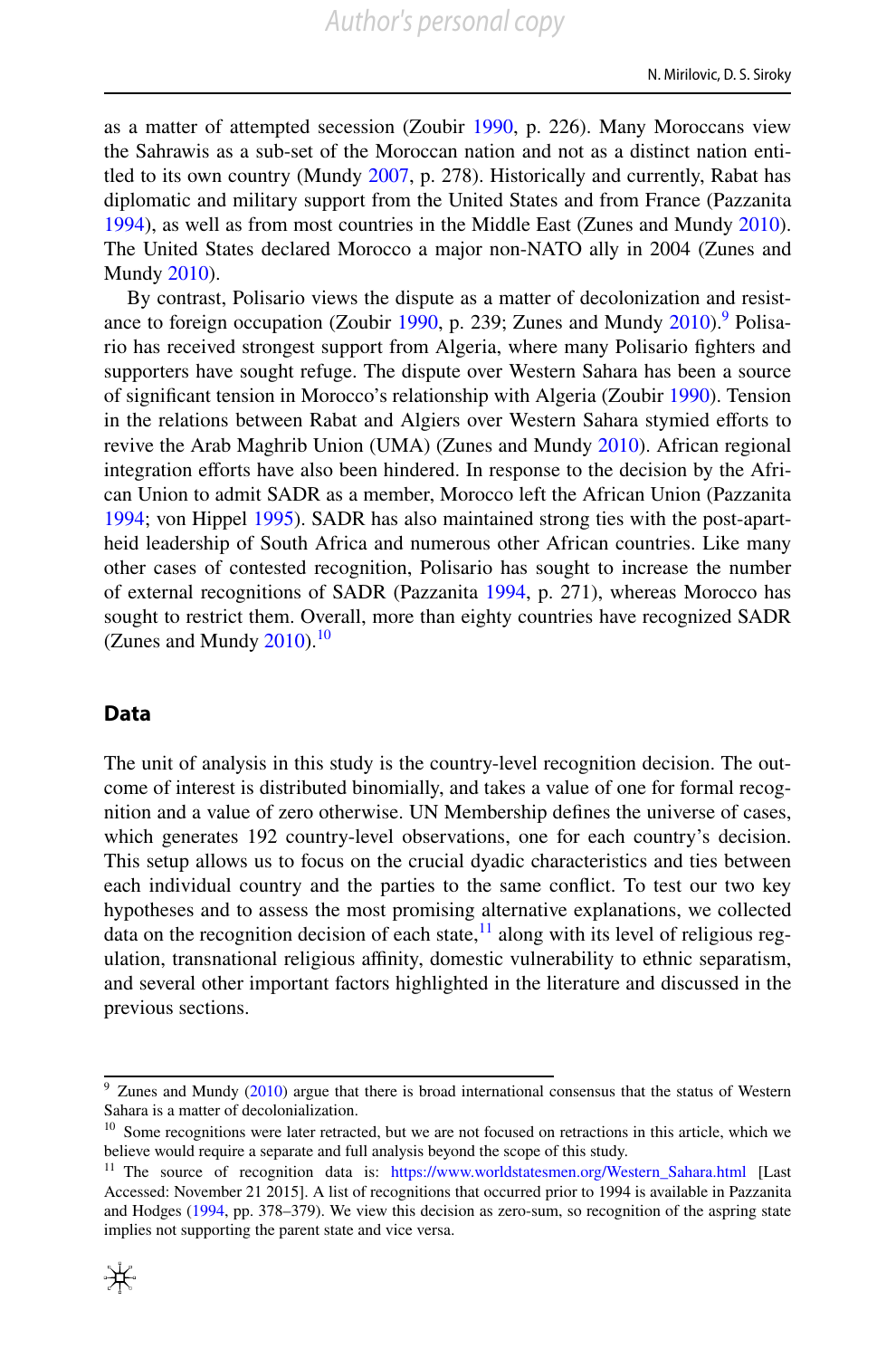To examine the frst hypothesis, we considered three measures of religious regulation. The frst measure, created by Grim and Finke ([2006,](#page-16-9) [2011\)](#page-16-10), is from the Association of Religious Data Archives (ARDA). The variable is composed of two parts. The formal regulation of religion (GRI) varies on a scale from 0 to 10, and measures the extent to which the government allows freedom of religion, foreign and other missionaries are allowed to operate, and proselytizing and conversion are allowed or restricted. The second part of the measure is the social regulation of religion (SRI), which also varies on a scale from 0 to 10, and measures social attitudes toward "non-traditional" faiths, and whether the citizens are willing to tolerate proselytizing by members of those faiths in their country. We use the additive index of religious regulation for each country as the main indicator to examine Hypothesis [1.](#page-5-1) The two indices are highly correlated, and thus jointly form a single explanatory "factor", which is more efficient to estimate than two correlated variables.

We also examine alternative measures of religious regulation to further explore the robustness of the hypothesized relationship. The Grim and Finke [\(2006](#page-16-9), [2011](#page-16-10)) variable is relatively broad and it allows for social aspects of restrictions on minority religions to be taken into account. However, this variable incorporates a variety of forms of religious regulation, including regulations that specifcally target minority faiths and those that may apply to all religions including the majority religion (Fox [2011](#page-16-12), p. 11).

For this reason, we also examine indicators from the Religion and State (RAS) dataset. The RAS data include an additive index that specifcally measures religious discrimination against minority religions.<sup>12</sup> This variable may allow us to assess more precisely our causal logic, which links religious regulation with a sense of perceived vulnerability to minority religious groups. Taking the analysis a step further, we also include a component of the just mentioned RAS additive index: the requirement for minority religions (as opposed to all religions) to register with the state authorities. Sarkissian [\(2015](#page-17-14)) includes registration requirements among policies that may intend to repress religion. Including measures of registration requirements specifcally targeting minority religions should provide further confdence in any claim that perceived vulnerability to minority religions plays a role in international recognition decisions. To capture transnational religious ties, we collected data on the percentage of a country's population that is Muslim.<sup>13</sup>

To account for domestic vulnerability to ethnic secession (which may afect recognition decisions independently of religious regulation), we created an indicator variable that equals one if a country had an active domestic secessionist movement at any time since 1980, according to Grifth's database ([2015,](#page-16-21) [2016\)](#page-16-22) on secessionist movements, which includes all secessionist groups and not only those involving "at risk" minorities (Griffiths [2016](#page-16-22)).

To account for diferences and clusters of democracies, we also include an indicator of democracy that focuses on whether its executive and legislature are chosen in

<span id="page-10-0"></span><sup>&</sup>lt;sup>12</sup> We agree with Fox  $(2011, p. 6)$  $(2011, p. 6)$  that "the indexes provide a more accurate and nuanced analysis of religious phenomena" than single variables.

<span id="page-10-1"></span><sup>&</sup>lt;sup>13</sup> The source of the percent Muslim variable is the ARDA data.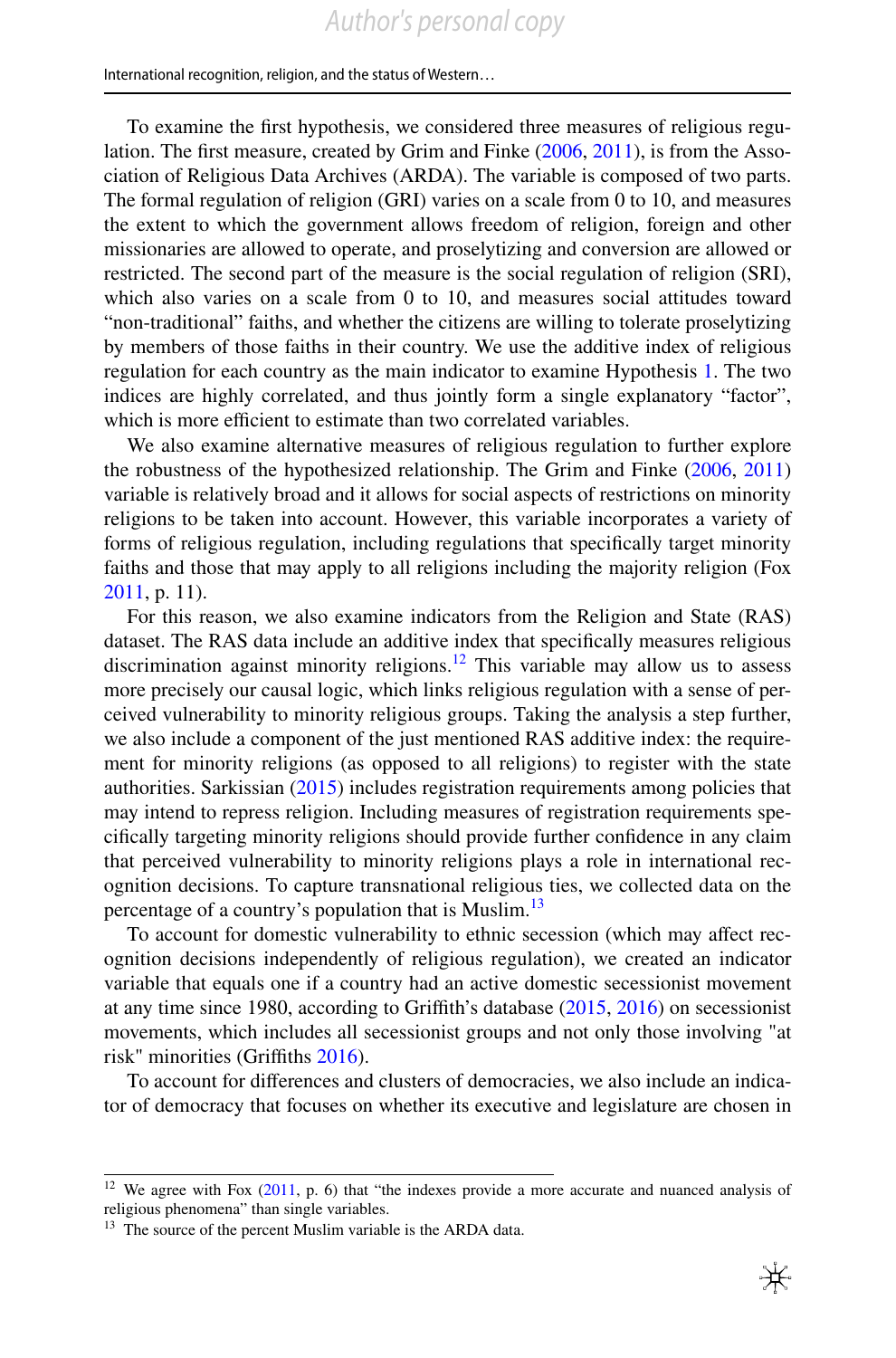|                            | Model 1    | Model 2    | Model 3    | Model 4    |
|----------------------------|------------|------------|------------|------------|
| Religious regulation       | $-0.16***$ |            |            | $-0.17***$ |
|                            | (0.04)     |            |            | (0.04)     |
| Percent muslim             | $-0.02**$  | $-0.02**$  | $-0.03***$ | $-0.02*$   |
|                            | (0.01)     | (0.01)     | (0.01)     | (0.01)     |
| Ethnic separatism          | $-0.93$    | $-1.56***$ | $-1.62***$ | $-0.88$    |
|                            | (0.52)     | (0.54)     | (0.54)     | (0.51)     |
| GDP $pc \times 1000$       | $-0.18***$ | $-0.19***$ | $-0.20***$ | $-0.00***$ |
|                            | (0.05)     | (0.06)     | (0.06)     | (0.00)     |
| <b>US FDI/GDP</b>          | 0.04       | 0.01       | 0.01       |            |
|                            | (0.03)     | (0.02)     | (0.02)     |            |
| Ethnic diversity           | 0.98       | 1.01       | 0.93       |            |
|                            | (0.93)     | (1.03)     | (1.04)     |            |
| Democracy                  | $-0.59$    | $-0.59$    | $-0.46$    | $-0.51$    |
|                            | (0.46)     | (0.49)     | (0.47)     | (0.45)     |
| Distance from rabat        | $-0.03$    | 0.03       | 0.02       | $-0.00$    |
|                            | (0.06)     | (0.06)     | (0.07)     | (0.00)     |
| RAS-composite <sup>a</sup> |            | $-0.04**$  |            |            |
|                            |            | (0.02)     |            |            |
| RAS-composite <sup>b</sup> |            |            | $-0.40**$  |            |
|                            |            |            | (0.18)     |            |
| <b>AIC</b>                 | 178.58     | 161.67     | 161.28     | 178.97     |
| Log Likelihood             | $-80.29$   | $-71.83$   | $-71.64$   | $-82.48$   |
| Deviance                   | 160.58     | 143.67     | 143.28     | 164.97     |
| Num. obs                   | 192        | 172        | 172        | 192        |

#### <span id="page-11-3"></span>**Table 1** Western Sahara recognition models

a Composite measure of religious discrimination against minority religions

<sup>b</sup>Requirement for minority religions (as opposed to all religions) to register

\* *p*<0.05;\*\**p*<0.01; \*\*\**p*<0.001

elections contested by more than one party, and on whether alternation between parties in power occurs (i.e., when the ruling party loses an election, a peaceful transfer of power occurs).<sup>14</sup> We also considered the raw Polity 4 score, and a cutoff of 6 and above as well as 7 and above for democracy.<sup>[15](#page-11-1)</sup>

For controls, we code for the ethnic diversity of the recognizing country using its ethnic fractionalization index.<sup>16</sup> We argue above that domestic politics and religion issues afect recognition decisions and that the crucial factor is how those politics are institutionalized. An alternative expectation would be that ethnic diversity

<span id="page-11-0"></span><sup>&</sup>lt;sup>14</sup> Cheibub et al. ([2010\)](#page-16-23). We use the average democracy score from 2000–2010 in the final models. Using the 1990s or 1980s did not change the main results.

<span id="page-11-1"></span> $15$  Marshall et al.  $(2014)$  $(2014)$ .

<span id="page-11-2"></span><sup>&</sup>lt;sup>16</sup> The source for this variable is Alesina et al.  $(2003)$  $(2003)$ .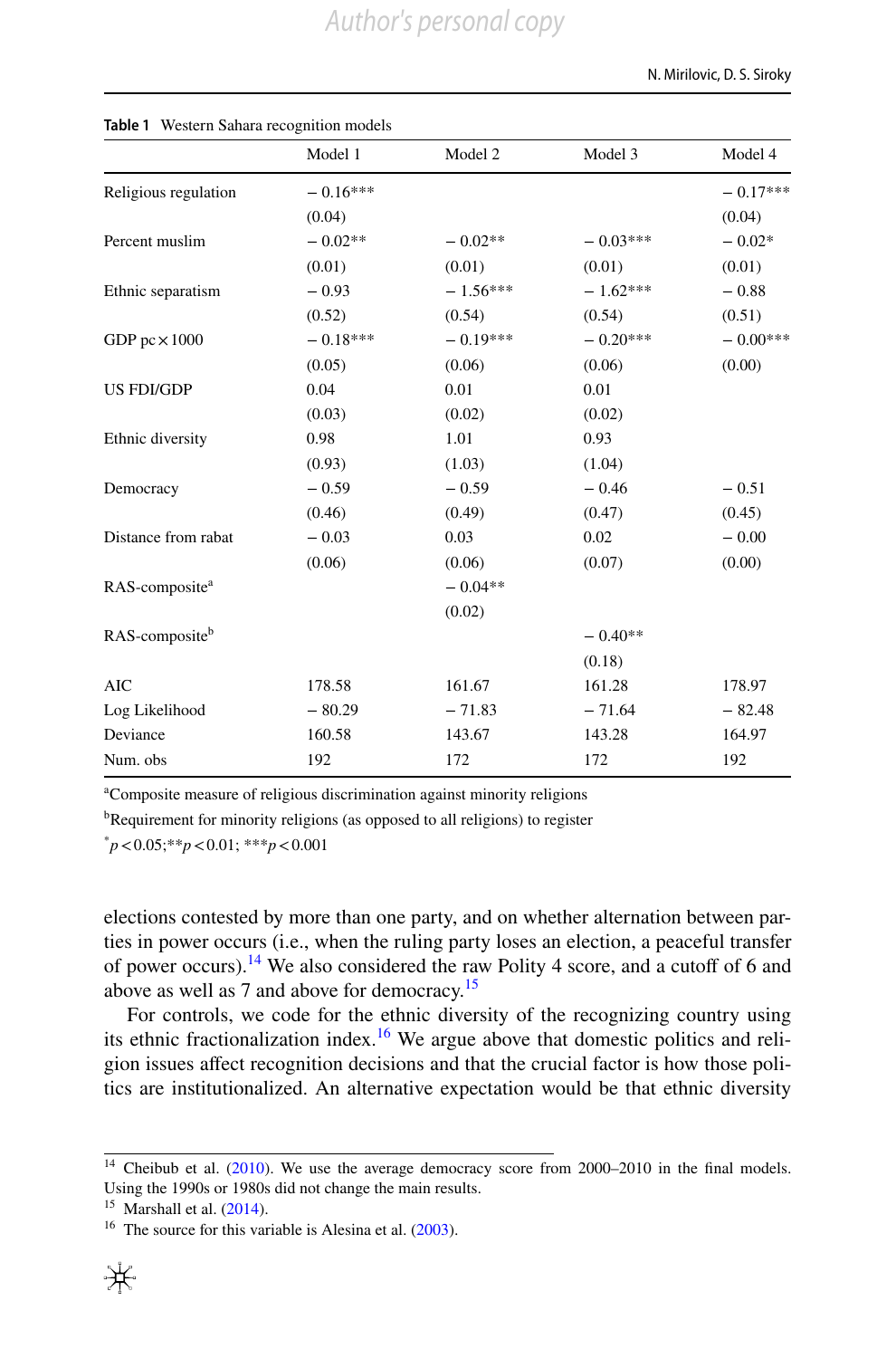

<span id="page-12-3"></span>**Fig. 1** Marginal plots of hypothesized relationships in Western Sahara recognition models

afects recognition decisions directly, e.g., by being associated with concerns about secession. We include the ethnic diversity indicator in the analysis to account for that possibility.

We also include foreign direct investment (FDI) from the US as percentage of the GDP of each country in our sample as an indicator of economic ties to the  $US<sup>17</sup>$  $US<sup>17</sup>$  $US<sup>17</sup>$ As we discuss above, Washington DC has tended to back Morocco. Lake [\(2009](#page-17-27)) argues for the importance of hierarchical relationships in international relations, with powerful countries like the US able to infuence other countries. Countries that have economic ties to great powers may be more likely to adopt those great powers' foreign policy preferences, including regarding recognition. For economic development, we used the logged gross domestic product (GDP) per capita, $^{18}$  and finally we also include a control for distance from Rabat.<sup>19</sup>

<span id="page-12-0"></span><sup>&</sup>lt;sup>17</sup> Bureau of Economic Analysis, Balance of Payments and Direct Investment Position Data, [\(https://](https://www.bea.gov/iTable/index.cfm) [www.bea.gov/iTable/index.cfm](https://www.bea.gov/iTable/index.cfm)), accessed on Jan 3 2014.

<span id="page-12-1"></span> $18$  Gleditsch ([2002\)](#page-16-25).

<span id="page-12-2"></span> $19$  Weidmann et al.  $(2010)$  $(2010)$ .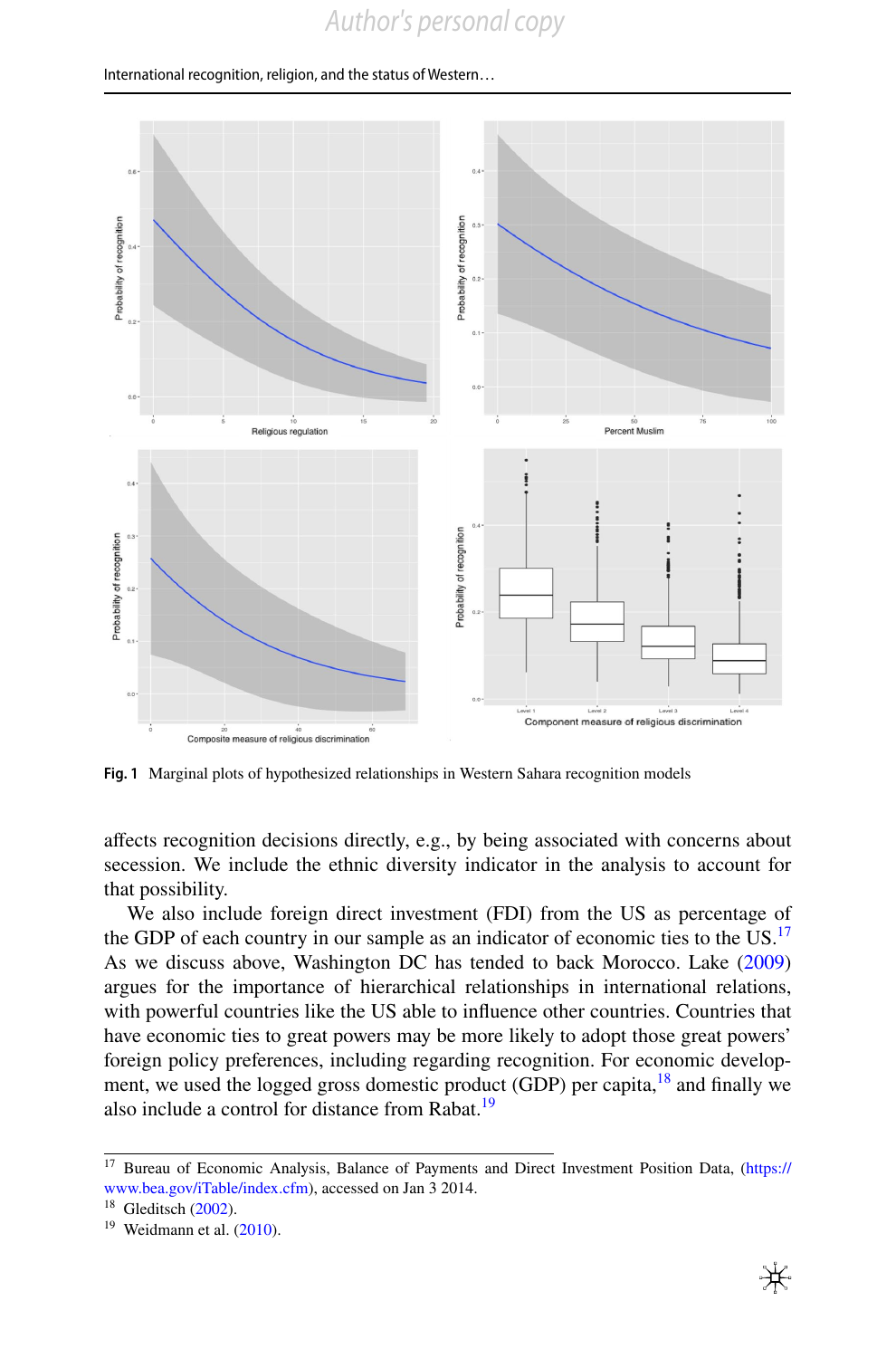# **Discussion**

Table [1](#page-11-3) presents the numerical results with three diferent specifcations, and Fig. [1](#page-12-3) displays the marginal efects of the two key hypothesized relationships to illustrate their substantive impact on the predicted probability of international recognition.

The results of our statistical analysis provide strong support for the paper's two primary hypotheses about the efects of religious regulation and transnational religious ties on international recognition. We fnd that states engaged in extensive regulation of religion were significantly less likely to recognize Western Sahara  $(H_1)$ . Majority Muslim countries also were signifcantly less likely to recognize Western Sahara  $(H<sub>2</sub>)$ . The case of Western Sahara indicates that religion plays a large role both domestically and transnationally in shaping the decision to extend or withhold recognition. The transnational religious ties and regulation of religion indicators are statistically signifcant in all models.

Figure [1](#page-12-3) illustrates the marginal effects of the two hypothesized religion variables. Religious regulation had the largest substantive impact  $(H_1)$ . For instance, a state that scores at the 10th percentile on the regulation of religion index had a 45% chance of recognizing Western Sahara, whereas a state that scores at the 90th percentile on the regulation of religion index had only 5% chance of recognizing Western Sahara (a ninefold increase in the predicted probability), all else equal. This represents a ninefold decrease in the probability of recognition. By comparison, a fully Muslim country has a predicted probability of 0.10 of recognizing Western Sahara, all else equal, whereas a country with no Muslims at all has a predicted probability of 0.30 of recognizing Western Sahara—this represents a threefold diference, also a significant substantive effect  $(H_2)$ .

For robustness, we also estimated models that replaced ARDA's religious regulation measure with two variables from the Religion and State Dataset (Fox [2015\)](#page-16-26), which are also both significant and negatively signed (Models 2 and 3). These are also displayed in Fig. [1](#page-12-3). The marginal efects here are large (a fvefold and fourfold efect size when shifting from low to high values on the predictors within the range of empirical data)—a country scoring low on the composite RAS index (Model 2) has a 25% chance of recognizing Western Sahara, whereas a country with a high score has only a 5% chance—representing a fvefold decrease in the probability of recognition. Similarly, a country with a low score on the RAS component (Model 3) has a 24% of recognizing Western Sahara, whereas a country with a high score has only a 7% chance, indicating more than a threefold decrease in the probability of recognition. All three models point to the signifcant role of religious regulation in shaping recognition decisions, among both great powers and minor players in the international system.

In addition, we fnd some support for several other explanations. Countries with active or recent experiences of ethnic separatism were generally less likely to extend recognition to Western Sahara, which supports the theory of domestic vulnerability. Richer countries were also much less likely to recognize Western Sahara than developing countries, which could indicate that developing countries may place a particular emphasis on the dispute as a matter of decolonialization. By contrast, regime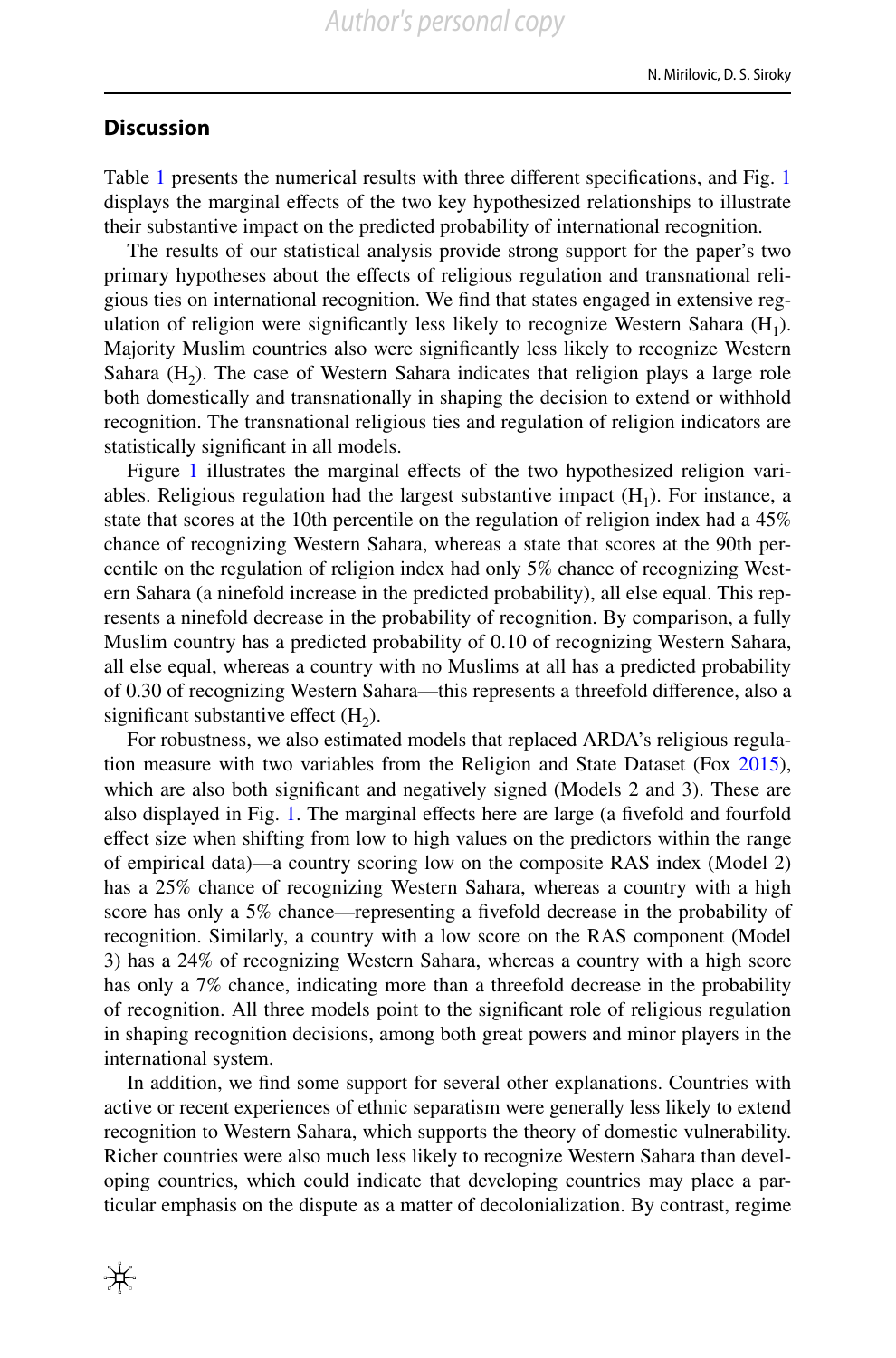type, ethnic diversity, US FDI and distance from Rabat do not have a signifcant impact on recognition decisions, and also do not change any of the results when removed.<sup>20</sup> Finally, we examined how well the main model was able to classify the correct outcome (recognition or non-recognition). The sensitivity of the model (correctly predicting recognitions) and the specifcity of the model (correctly predicting non-recognition), as well as the overall classifcation rate, were all just above 80%, which represents a respectable classification accuracy.<sup>[21](#page-14-1)</sup>

In sum, the analysis provides strong evidence for the role played by religion in shaping recognition decisions at both the domestic and transnational levels. At the same time, it provides some new evidence for other theories and claims in the existing scholarly literature. But how much of this refects diferences between Western Sahara and other cases of contested recognition?

Religious regulation may in general discourage states from recognizing an aspiring state's claim to statehood—this afect would then be consistent across diferent recognition disputes. Transnational religious ties may operate diferently in diferent contexts, such as when both parties in a recognition dispute belong to the same religious tradition (Western Sahara, Taiwan), or when there is a clear religious cleavage involved (Kosovo and Palestinian conficts; on these cases see Mirilovic and Siroky [2015,](#page-17-29) [2017\)](#page-17-30). There are other diferences between recognition disputes (i.e., geographic location, relevant past United Nations resolutions, etc.) that could afect recognition decisions. For these reasons, of the evidence on the Western Sahara recognition dispute should in the future be integrated with studies of other cases and the larger literature on international recognition.

The cases discussed in the above paragraph also illustrate the relevance of the recognition issue. The Israeli-Palestinian confict is one of the highest profle conficts in the contemporary world, and an important source of tension in the Middle East. The status of Taiwan is a potential source of confict in East Asia and between the world's two most powerful countries, the US and China. The status of Kosovo is a potential security challenge for Europe. Each recognition dispute is important; and detailed studies of each present building blocks in our effort to understand sovereignty and how it is contested in the contemporary world.

# **Conclusion**

International recognition is a crucial component of sovereignty, but the question of how countries choose whether or not to extend it to aspiring states has not been widely subjected to systematic examination. In cases of contested sovereignty, religion can signifcantly shape international recognition decisions. Specifcally, this study demonstrates that countries which extensively regulate religion

<span id="page-14-0"></span><sup>&</sup>lt;sup>20</sup> We also compared Models 1 and Model 4 using separation plots, and did not observe any large differences in models with and without these controls.

<span id="page-14-1"></span> $21$  The classification accuracy without the controls is slightly worse, and the accuracy without the two religion variables is signifcantly worse.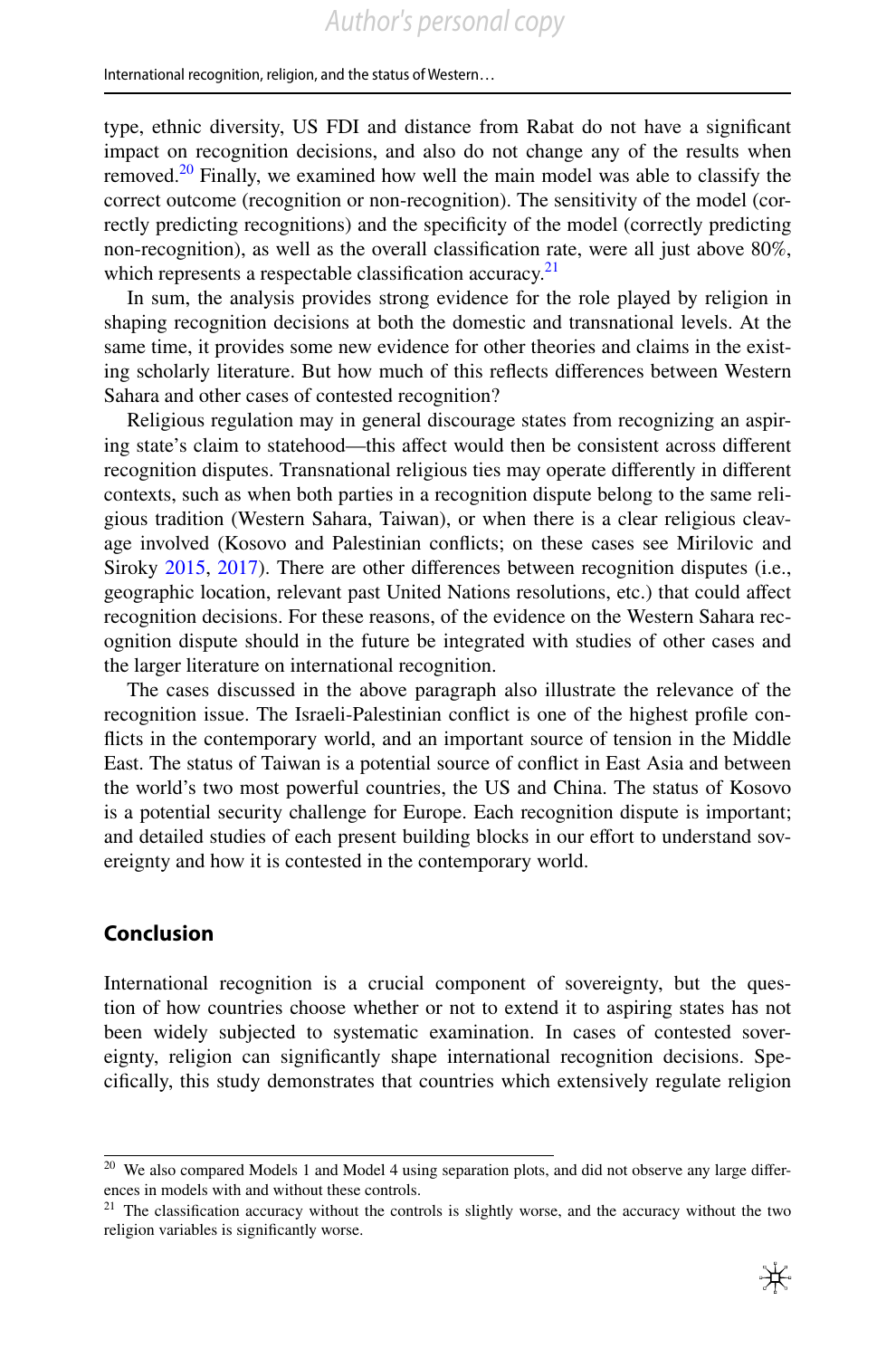are signifcantly less likely to extend recognition to aspiring states. Furthermore, we show that transnational religious ties afect recognition decisions, even in disputes where both parties belong to the same religious tradition. Actors that choose to emphasize their religious identity are better positioned to beneft from transnational religious ties than actors that do not choose to emphasize their religious identity. This efect is magnifed is the actors that emphasize their religious identity also enjoy an advantage in terms of access to resources.

The study of international recognition should strive in parallel to be comparative and to investigate theories on signifcant cases. This will enable us to advance and expand our understanding of which factors matter in general and which are conditional on the particulars of a recognition dispute. Future research should seek general patterns while carefully accounting for contextual diferences between the cases. In this way, we see the most promise for contributing to a larger research agenda.

We do not argue that religion and politics is the sole determinant of recognition decisions. Other factors, such as great power politics, ought to be taken into account. At the same time, our results indicate that placing religion and politics in a central role provides key insights to understanding recognition decisions that are not aforded by other perspectives and theories.

More broadly, our results indicate that identity and domestic politics matter in international relations. We argue that religion can be an important component of shared identity ties that infuence international relations. However, the analysis provided here indicates that shared religious identities do not automatically translate into international support. Rather, the politics of how such ties are mobilized, and the capabilities and resources of actors who seek to utilize them play a key role. This indicates that insights from diferent international relations perspectives, those emphasizing power politics and those emphasizing identity, can be productively combined. Consistent with insights from constructivist perspectives on international relations, and with the work of scholars who have emphasized the interaction of politics and religion, we suggest that identity should neither be ignored nor assumed to have an automatic and unmediated effect on international relations.

Recognition decisions are partly driven by the domestic politics of the recognizing state. Recognizing states consider the impact of recognition decisions and of the advent of new states on their domestic politics and concerns. Identity variables have an impact that is not limited to domestic politics, but is transnational as well. This illustrates the need to combine the study of international and domestic politics, rather than study the two separately. Questions of contested recognition, secession, and de facto states are increasingly prominent in the contemporary world. Developing a stronger grasp of those developments will further our understanding of how sovereignty is being contested and recognized today in world politics.

#### **Compliance with ethical standards**

**Confict of interest** On behalf of all authors, the corresponding author states that there is no confict of interest.

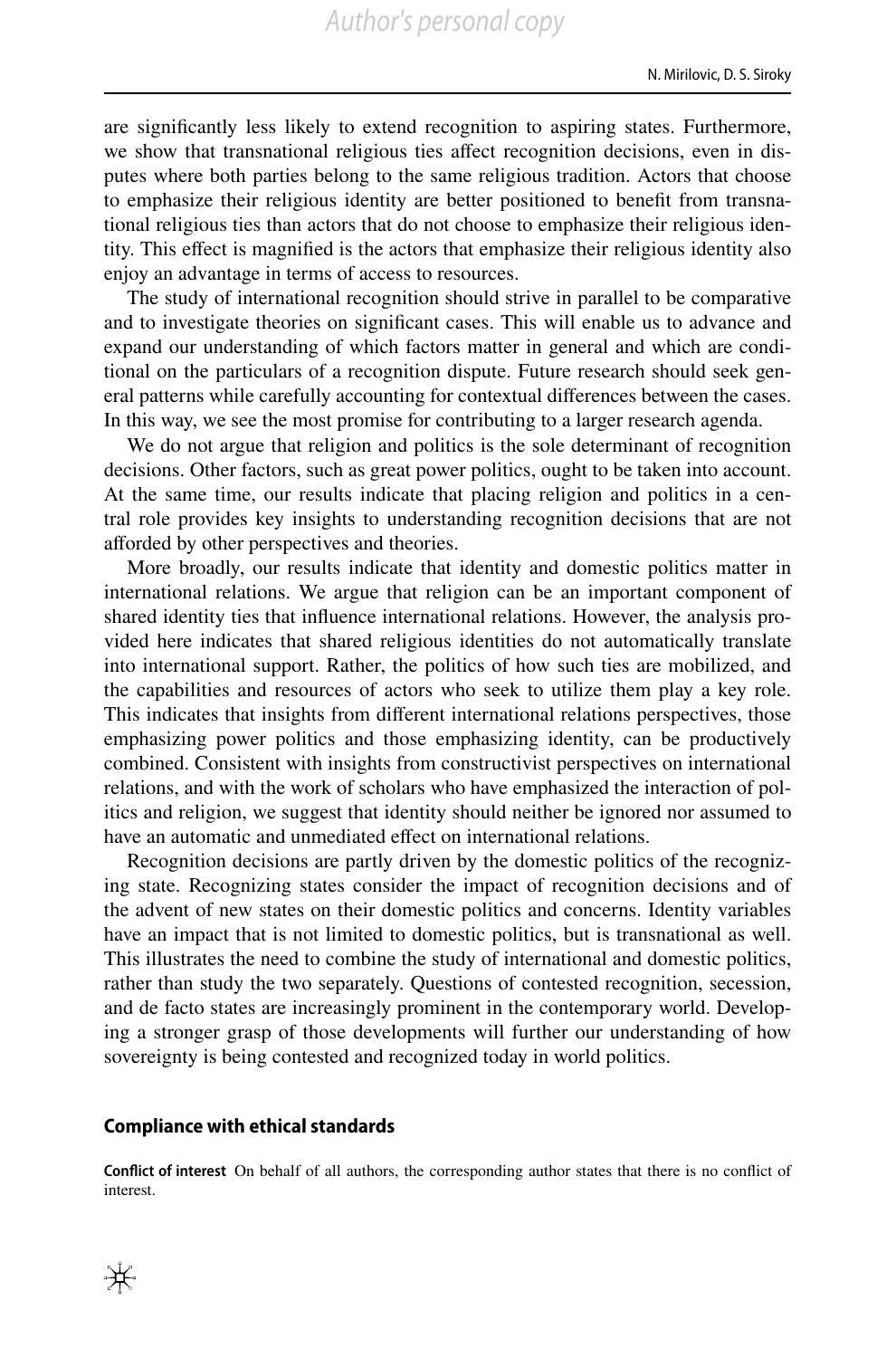# **References**

- <span id="page-16-24"></span>Alesina, Alberto, Arnaud Devleeschauwer, William Easterly, Sergio Kurlat, and Romain Wacziarg. 2003. Fractionalization. *Journal of Economic Growth* 8 (2): 155–194.
- <span id="page-16-6"></span>Anonymous, 2002. Government recognition in Somalia and regional political stability in the Horn of Africa. *The Journal of Modern African Studies.* 40 (2): 247–272.
- Association of Religion Data Archives (ARDA). [https://www.thearda.com/.](http://www.thearda.com/) Accessed 19 Nov 2015.
- <span id="page-16-4"></span>Berg, Eiki, and Ene Kuusk. 2010. What makes sovereignty a relative concept? Empirical approaches to international society. *Political Geography.* 29: 40–49.
- <span id="page-16-14"></span>Berkhout, Joost, and Didier Ruedin. 2017. Why religion? Immigrant groups as objects of political claims on immigration and civic integration in Western Europe, 1995–2009. *Acta Politica* 52 (2): 156–178.
- <span id="page-16-18"></span>Bhatia, Michael. 2001. Interview with Brahim Bedileh, commander, 2nd military region (tifariti), POLISARIO front. *Review of African Political Economy*.
- <span id="page-16-15"></span>Bustikova, Lenka. 2020. *Extreme reactions: Radical right mobilization in eastern Europe*. Cambridge University Press.
- <span id="page-16-5"></span>Carter, David, and Hein Goemans. 2011. The Making of territorial order: New borders and the emergence of interstate confict. *International Organization* 65 (2): 275–309.
- <span id="page-16-3"></span>Caspersen, Nina. 2012. *Unrecognized States*. Malden, MA: Polity Press.
- <span id="page-16-23"></span>Cheibub, Jose Antonio, Jennifer Gandhi, and James R. Vreeland. 2010. Democracy and dictatorship revisited. *Public Choice* 143: 67–101.
- <span id="page-16-0"></span>Coggins, Bridget. 2011. Friends in high places: International politics and the emergence of states from secessionism. *International Organization* 65 (3): 433–467.
- Coggins, Bridget. 2014. *Power politics and state formation in the twentieth century: The dynamics of recognition*. Cambridge University Press.
- <span id="page-16-19"></span>De Orellana, Pablo. 2015. Struggles over identity in diplomacy: 'Commie terrorists' contra 'imperialists' in Western Sahara. *International Relations* 29 (4): 477–499.
- <span id="page-16-1"></span>Englebert, Pierre, and Rebecca Hummel. 2005. Let's stick together: Understanding Africa's secessionist defcit. *African Afairs.* 104 (416): 399–427.
- <span id="page-16-7"></span>Fazal, Tanisha M., and Ryan D. Grifths. 2014. Membership has its privileges: The changing benefts of statehood. *International Studies Review* 16: 79–106.
- <span id="page-16-2"></span>Florea, Adrian. 2014. De facto states in international politics (1945–2011): A new data set. *International Interactions* 40 (5): 788–811.
- <span id="page-16-13"></span>Fox, Jonathan. 2004. *Religion, civilization, and civil war*. Lanham: Lexington Books.
- <span id="page-16-12"></span>Fox, Jonathan. 2011. Building composite measures of religion and state. *Interdisciplinary Journal of Research on Religion* 7: 1–39.
- <span id="page-16-26"></span>Fox, Jonathan. 2015. *Political secularism, religion, and the state*. Cambridge: Cambridge University Press.
- <span id="page-16-11"></span>Fox, Jonathan. 2008. *A world survey of religion and the state*. Cambridge: Cambridge University Press.
- <span id="page-16-17"></span>Fox, Jonathan, and Schmuel Sandler. 2004. *Bringing religion into international relations*. London: Palgrave Macmillan.
- <span id="page-16-16"></span>Fox, Jonathan, Patrick James, and Yitan Li. 2009. Religious affinities and international intervention in ethnic conficts in the middle east and beyond. *Canadian Journal of Political Science* 42 (1): 161–186.
- <span id="page-16-20"></span>Freedom House. 2014. [https://freedomhouse.org/report/freedom-world/2014/western-sahara#.Vbu0x](https://freedomhouse.org/report/freedom-world/2014/western-sahara#.Vbu0xvnlw4I) [vnlw4I.](https://freedomhouse.org/report/freedom-world/2014/western-sahara#.Vbu0xvnlw4I)
- <span id="page-16-25"></span>Gleditsch, Kristian S. 2002. Expanded trade and GDP data. *Journal of Confict Resolution* 46: 712–724.
- <span id="page-16-21"></span>Grifths, Ryan D. 2015. Between dissolution and blood: How administrative lines and categories shape secessionist outcomes. *International Organization* 69 (3): 731–751.
- <span id="page-16-22"></span>Grifths, Ryan D. 2016. *Age of secession: The international and domestic determinants of state birth*. Cambridge: Cambridge University Press.
- <span id="page-16-9"></span>Grim, Brian J., and Roger Finke. 2006. International religion indexes: Government regulation, government favoritism, and social regulation of religion. *Interdisciplinary Journal of Research on Religion* 2: 1–40.
- <span id="page-16-10"></span>Grim, Brian J., and Roger Finke. 2011. *The price of freedom denied: Religious persecution and confict in the twenty-frst century*. Cambridge: Cambridge University Press.
- <span id="page-16-8"></span>Grzymala Busse, Anna. 2012. Why comparative politics should take religion (more) seriously. *Annual Review of Political Science* 15: 421–442.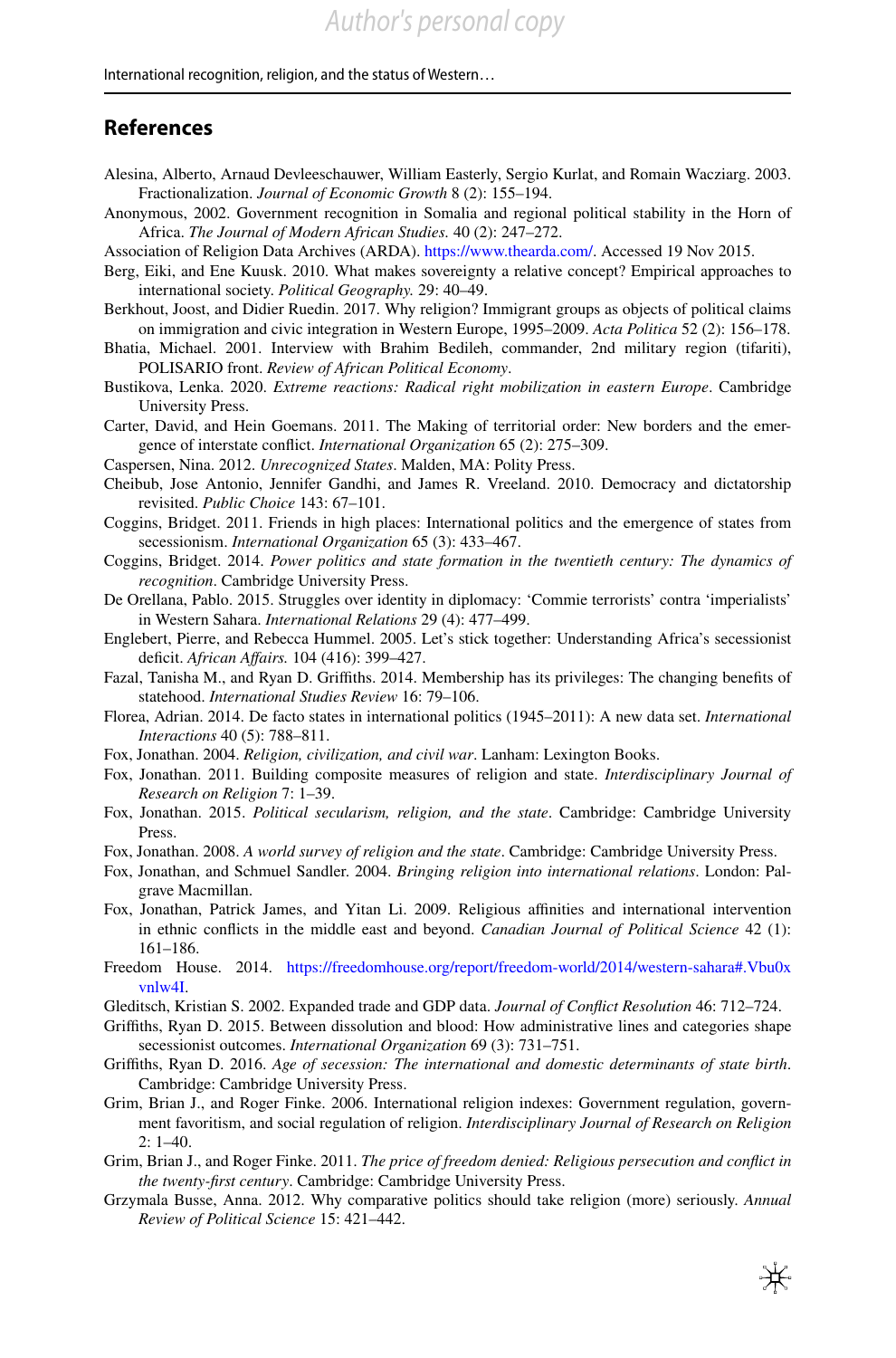- <span id="page-17-13"></span>Henne, Peter S. 2012. The two swords: Religion–state connections and interstate disputes. *Journal of Peace Research* 49 (6): 753–768.
- <span id="page-17-6"></span>Herbst, Jefrey. 1989. The creation and maintenance of national boundaries in Africa. *International Organization* 43 (4): 673–692.
- <span id="page-17-15"></span>Horowitz, Donald. 2001. *Ethnic groups in confict*. Berkeley: University of California Press.

<span id="page-17-16"></span>Isani, Mujtaba, and Daniel Silverman. 2016. Foreign policy attitudes toward islamic actors: An experimental approach. *Political Research Quarterly* 69 (3): 571–582.

- <span id="page-17-2"></span>Ker-Lindsay, James. 2012. *The foreign policy of counter secession: Preventing the recognition of contested states*. Oxford: Oxford University Press.
- <span id="page-17-4"></span>Kolsto, Pal. 2006. The sustainability and future of unrecognized quasi-states. *Journal of Peace Research* 43 (6): 723–740.
- <span id="page-17-0"></span>Krasner, Stephen D. 1999. *Sovereignty: Organized hypocrisy*. Princeton: Princeton University Press.

<span id="page-17-27"></span>Lake, David. 2009. *Hierarchy in international relations*. Ithaca: Cornell University Press.

- <span id="page-17-17"></span>Maoz, Zeev. 1989. Joining the club of nations: Political development and international confict, 1816– 1976. *International Studies Quarterly* 33 (2): 199–231.
- <span id="page-17-26"></span>Marshall, Monty, Ted Gurr and Keith Jaggers. 2014. *Polity IV project: Dataset users manual v2013.*
- <span id="page-17-5"></span>McCauley, John F., and Daniel N. Posner. 2015. African borders as sources of natural experiments: Promise and pitfalls. *Political Science Research and Methods* 3 (2): 409–418.
- <span id="page-17-29"></span>Mirilovic, Nikola, and David Siroky. 2015. Two states in the holy land? International recognition and the Israeli-Palestinian confict. *Politics and Religion* 8 (2): 263–285.
- <span id="page-17-30"></span>Mirilovic, Nikola, and David Siroky. 2017. International recognition and religion: A quantitative analysis of Kosovo's contested status. *International Interactions* 43 (4): 668–687.
- <span id="page-17-20"></span>Morocco Word News. 2015. King Mohammed VI inaugurates institute for the training of imams, female preachers. [https://www.moroccoworldnews.com/2015/03/155048/king-mohammed-vi](http://www.moroccoworldnews.com/2015/03/155048/king-mohammed-vi-inaugurates-institute-for-the-training-of-imams-female-preachers/)[inaugurates-institute-for-the-training-of-imams-female-preachers/.](http://www.moroccoworldnews.com/2015/03/155048/king-mohammed-vi-inaugurates-institute-for-the-training-of-imams-female-preachers/) Accessed 19 Nov 2015.
- <span id="page-17-21"></span>Mundy, Jacob. 2006. How the US and Morocco Seized the Spanish Sahara. *Le Monde Diplomatique*.
- <span id="page-17-23"></span>Mundy, Jacob. 2007. Performing the nation, pre-fguring the state: The Western Saharan refugees, thirty years later. *Journal of Modern African Studies* 45 (2): 275–297.
- <span id="page-17-9"></span>Özpek, Burak Bilgehan. 2014. The role of democracy in the recognition of de facto states: An empirical assessment. *Global Governance* 20: 585–599.
- <span id="page-17-24"></span>Pazzanita, Anthony G. 1994. Morocco versus Polisario: A political interpretation. *The Journal of Modern African Studies* 32 (2): 265–278.
- <span id="page-17-25"></span>Pazzanita, Anthony G., and Tony Hodges. 1994. *Historical dictionary of Western Sahara*. Metuchen: Scarecrow Press.
- <span id="page-17-3"></span>Pegg, Scott. 1998. *International society and the de facto state*. Brookfeld: Ashgate.
- <span id="page-17-1"></span>Rich, Timothy S. 2009. Status for sale: Taiwan and the competition for diplomatic recognition. *Issues and Studies* 45 (4): 159–188.
- <span id="page-17-7"></span>Saideman, Stephen M. 1997. Explaining the international relations of secessionist conficts: Vulnerability versus ethnic ties. *International Organization* 51 (4): 721–753.
- <span id="page-17-18"></span>Saideman, Stephen M. 2001. *The ties that divide: Ethnic politics, foreign policy, and international confict*. NY: Columbia University Press.
- <span id="page-17-22"></span>San Martin, Pablo. 2004. Briefng: Western sahara: Road to perdition? *African Afairs.* 103 (413): 651–660.
- <span id="page-17-14"></span>Sarkissian, Ani. 2015. *The varieties of religious repression: Why governments restrict religion*. NY: Oxford University Press.
- <span id="page-17-8"></span>Siroky, David S., Christopher W. Hale. 2017. Inside irredentism: A global empirical analysis. *American Journal of Political Science* 61 (1): 117–128.
- <span id="page-17-10"></span>von Hippel, Karin. 1995. The non-interventionary norm prevails: An analysis of the Western Sahara. *The Journal of Modern African Studies.* 33 (1): 67–81.
- <span id="page-17-19"></span>Wainscott, Ann. 2014. Morocco steps up leadership in religious and security afairs in W. Africa. *Islamic Commentary*. [https://islamicommentary.org/2014/03/morocco-steps-up-leadership-in](http://islamicommentary.org/2014/03/morocco-steps-up-leadership-in-religious-and-security-affairs-in-w-africa/)[religious-and-security-afairs-in-w-africa/.](http://islamicommentary.org/2014/03/morocco-steps-up-leadership-in-religious-and-security-affairs-in-w-africa/) Accessed 18 Nov 2015
- <span id="page-17-12"></span>Warner, Carolyn, and Steve G. Walker. 2011. Thinking about the role of religion in foreign policy: A framework for analysis. *Foreign Policy Analysis* 7 (1): 113–135.
- <span id="page-17-28"></span>Weidmann, Nils B., Doreen Kuse, and Kristian Skrede Gleditsch. 2010. The geography of the international system: The CShapes dataset. *International Interactions* 36: 86–106.
- <span id="page-17-11"></span>Wendt, Alexander. 1992. Anarchy is what states make of it: The social construction of power politics. *International Organization* 46 (2): 391–425.